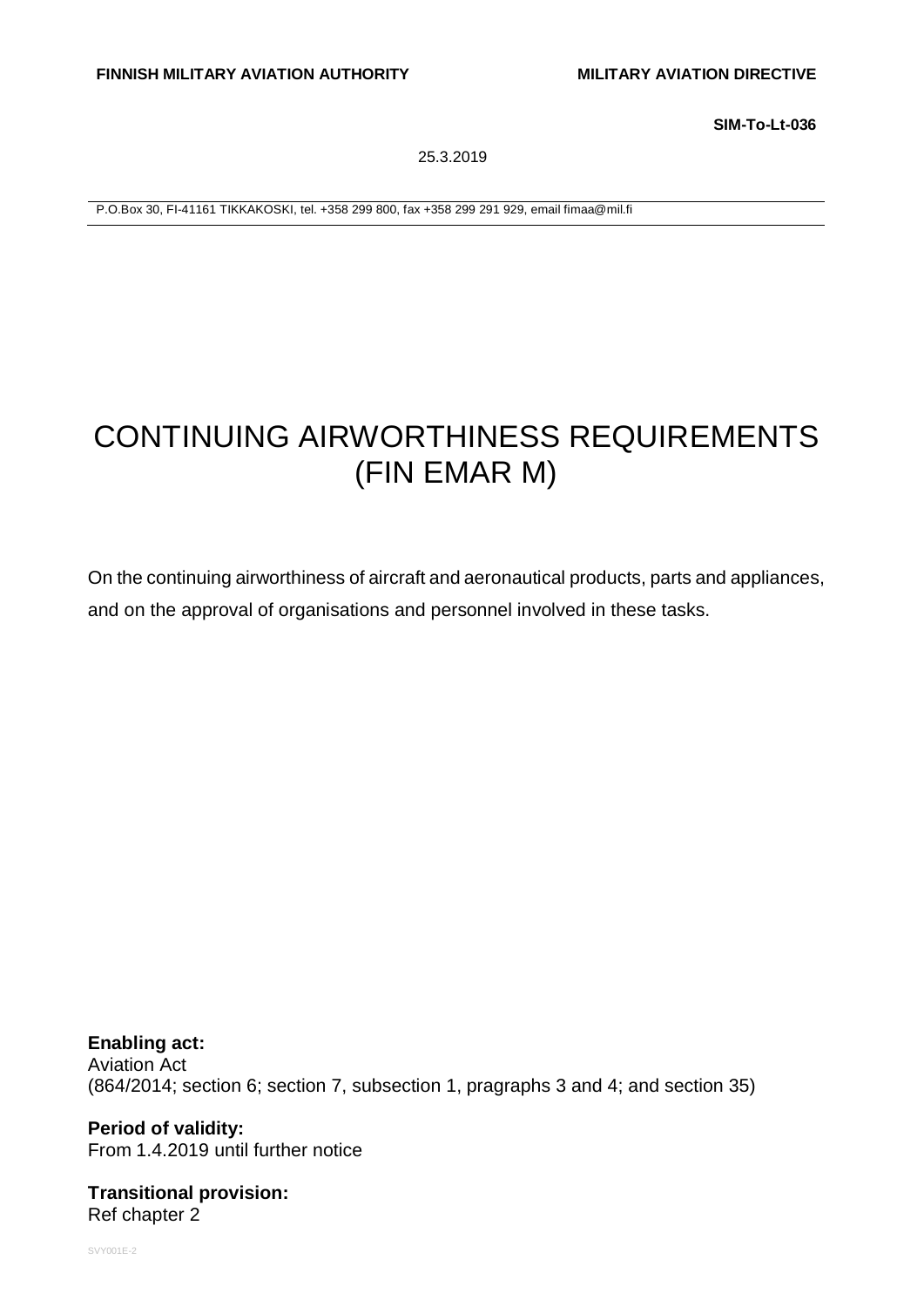## TABLE OF CONTENTS:

| M.A.307 Transfer of aircraft continuing airworthiness records 16 |
|------------------------------------------------------------------|
|                                                                  |
|                                                                  |
|                                                                  |
| SUBPART G - CONTINUING AIRWORTHINESS MANAGEMENT ORGANISATION     |
|                                                                  |
|                                                                  |
|                                                                  |
|                                                                  |
| M.A.704 Continuing Airworthiness Management Exposition (CAME) 22 |
|                                                                  |
|                                                                  |
|                                                                  |
|                                                                  |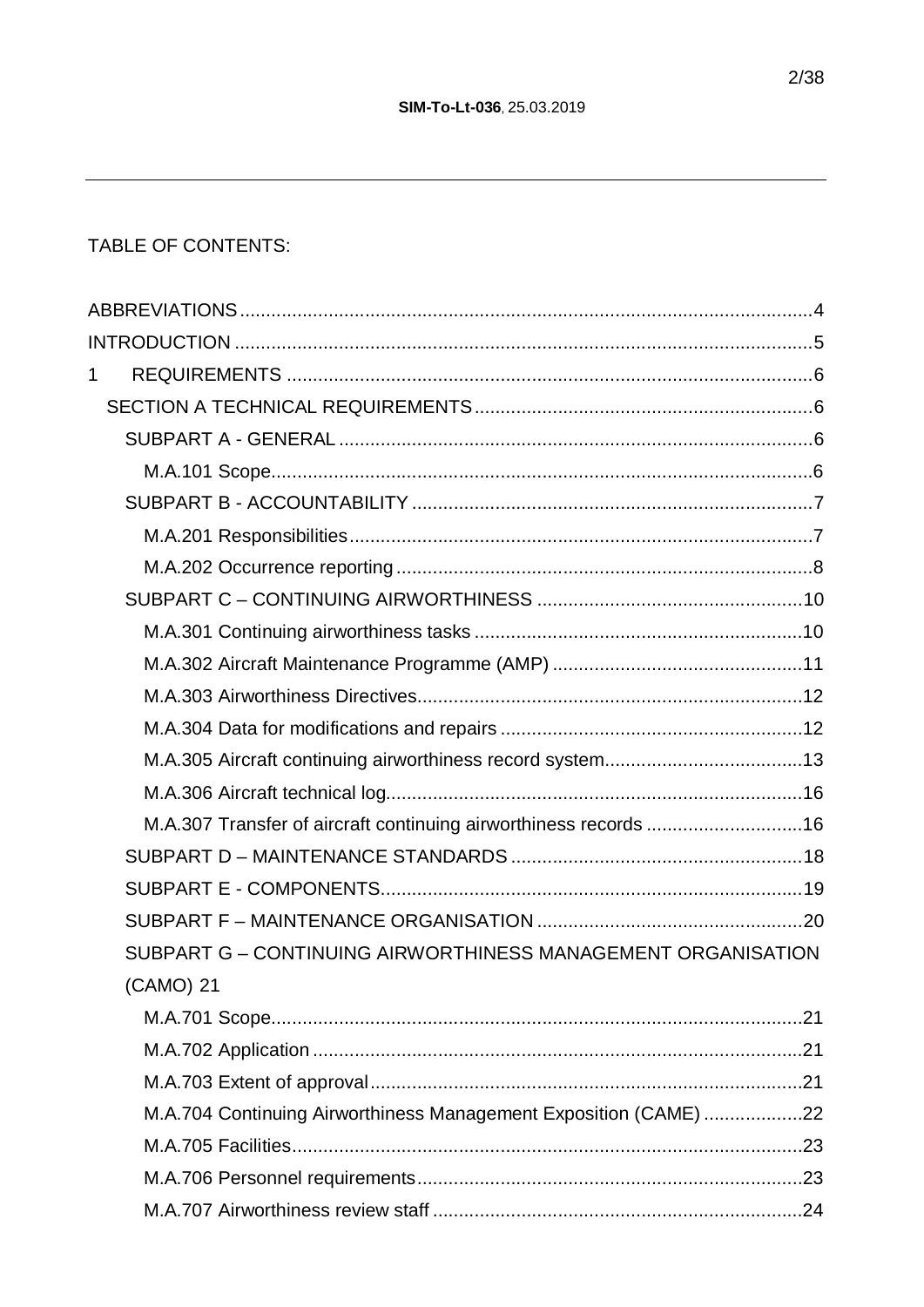|                | SUBPART H - CERTIFICATE OF RELEASE TO SERVICE (CRS)31             |  |
|----------------|-------------------------------------------------------------------|--|
|                | SUBPART I - MILITARY AIRWORTHINESS REVIEW CERTIFICATE (MARC)32    |  |
|                |                                                                   |  |
|                |                                                                   |  |
|                |                                                                   |  |
|                | M.A.1003 Personnel carrying out inspections and approvals34       |  |
|                | M.A.1004 Continuing Airworthiness Management Exposition (CAME) 36 |  |
|                | PROCEDURES FOR NATIONAL MILITARY AIRWORTHINESS<br>SECTION B       |  |
|                |                                                                   |  |
| $\overline{2}$ |                                                                   |  |
| 3              |                                                                   |  |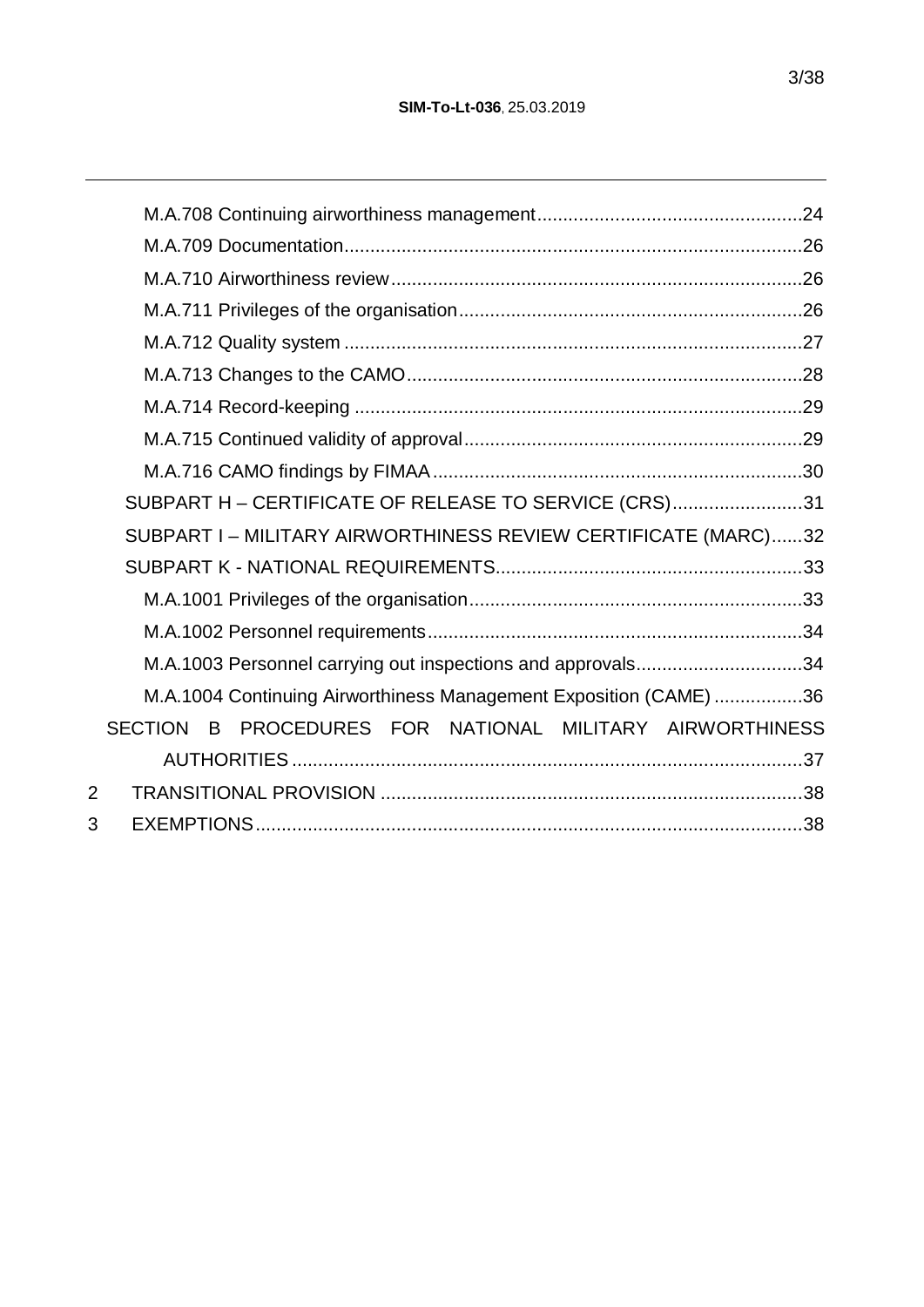## **ABBREVIATIONS**

| <b>AMO</b>        | <b>Approved Maintenance Organisations</b>             |
|-------------------|-------------------------------------------------------|
| <b>AMP</b>        | Aircraft Maintenance Program                          |
| <b>CAME</b>       | <b>Continuing Airworthiness Management Exposition</b> |
| <b>CAMO</b>       | Continuing Airworthiness Management Organisation      |
| <b>CDL</b>        | <b>Configuration Deviation List</b>                   |
| <b>CRS</b>        | Certificate of Release to Service                     |
| <b>DO</b>         | Design Organisation                                   |
| <b>EMAR</b>       | European Military Airworthiness Requirements          |
| <b>FIMAA</b>      | <b>Finnish Military Aviation Authority</b>            |
| <b>MARC</b>       | <b>Military Airworthiness Review Certificate</b>      |
| <b>MAWA Forum</b> | <b>Military Airworthiness Authorities Forum</b>       |
| MEL               | Minimum Equipment List                                |
| <b>MO</b>         | Maintenance Organisation                              |
| <b>MSTC</b>       | <b>Military Supplemental Type Certificate</b>         |
| <b>MTC</b>        | <b>Military Type Certificate</b>                      |
| <b>SIM</b>        | <b>Military Aviation Directive</b>                    |
| <b>SIO</b>        | <b>Military Aviation Advisory</b>                     |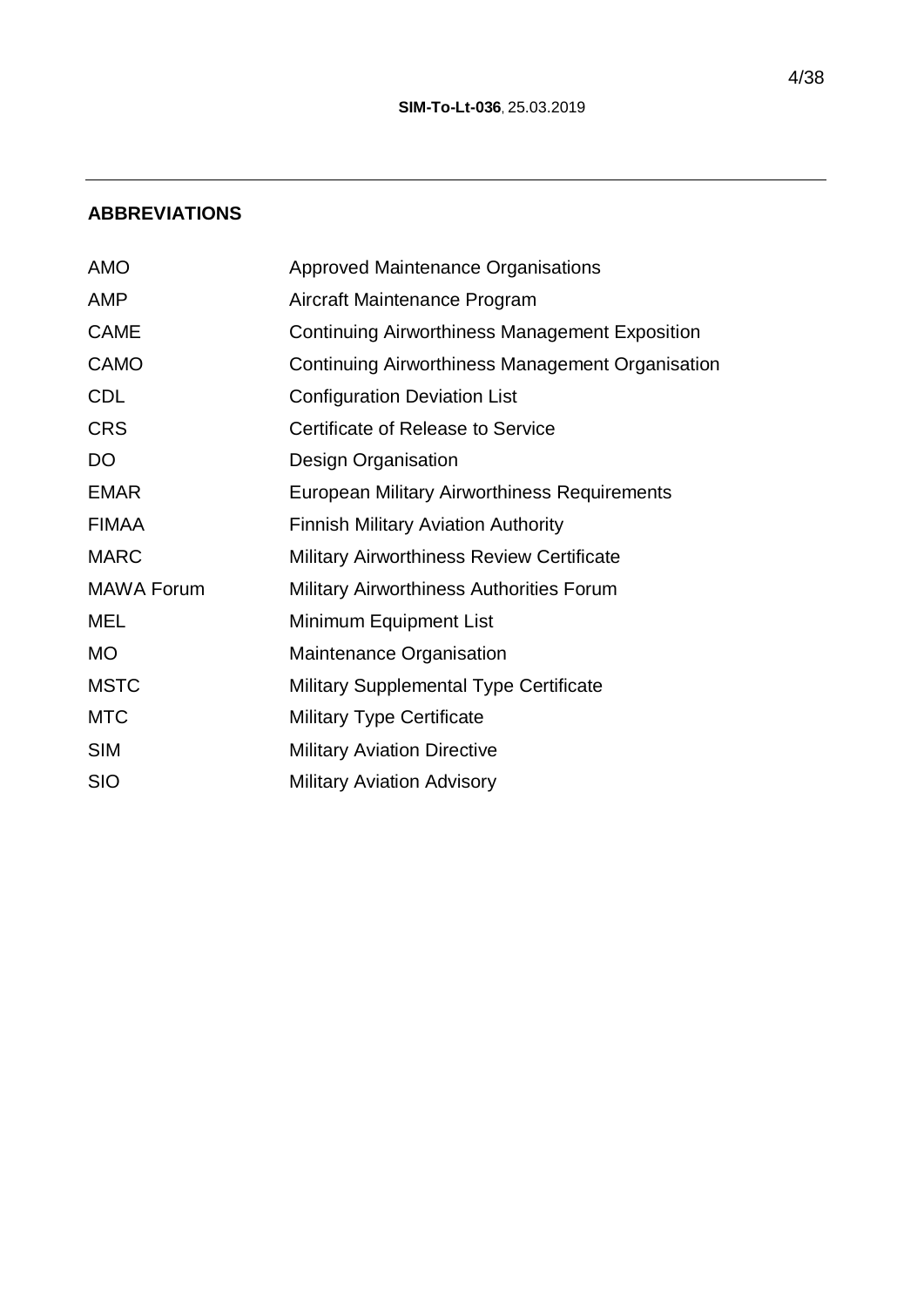#### **INTRODUCTION**

This directive is compatible with EMAR M Edition no. 1.0 (European Military Airworthiness Requirements) as published and approved by the Military Airworthiness Authorities (MAWA) Forum under the umbrella of the European Defence Agency (EDA). The numbering of subparts and paragraphs is identical to those used in EMAR M Edition no. 1.0

This directive does not apply to an unmanned military aircraft or an unmanned military aerial vehicle.

This directive does not apply to the VN type of aircraft.

The Finnish version is a translation of the original document in English. However, in case of a discrepancy, the Finnish translation will prevail.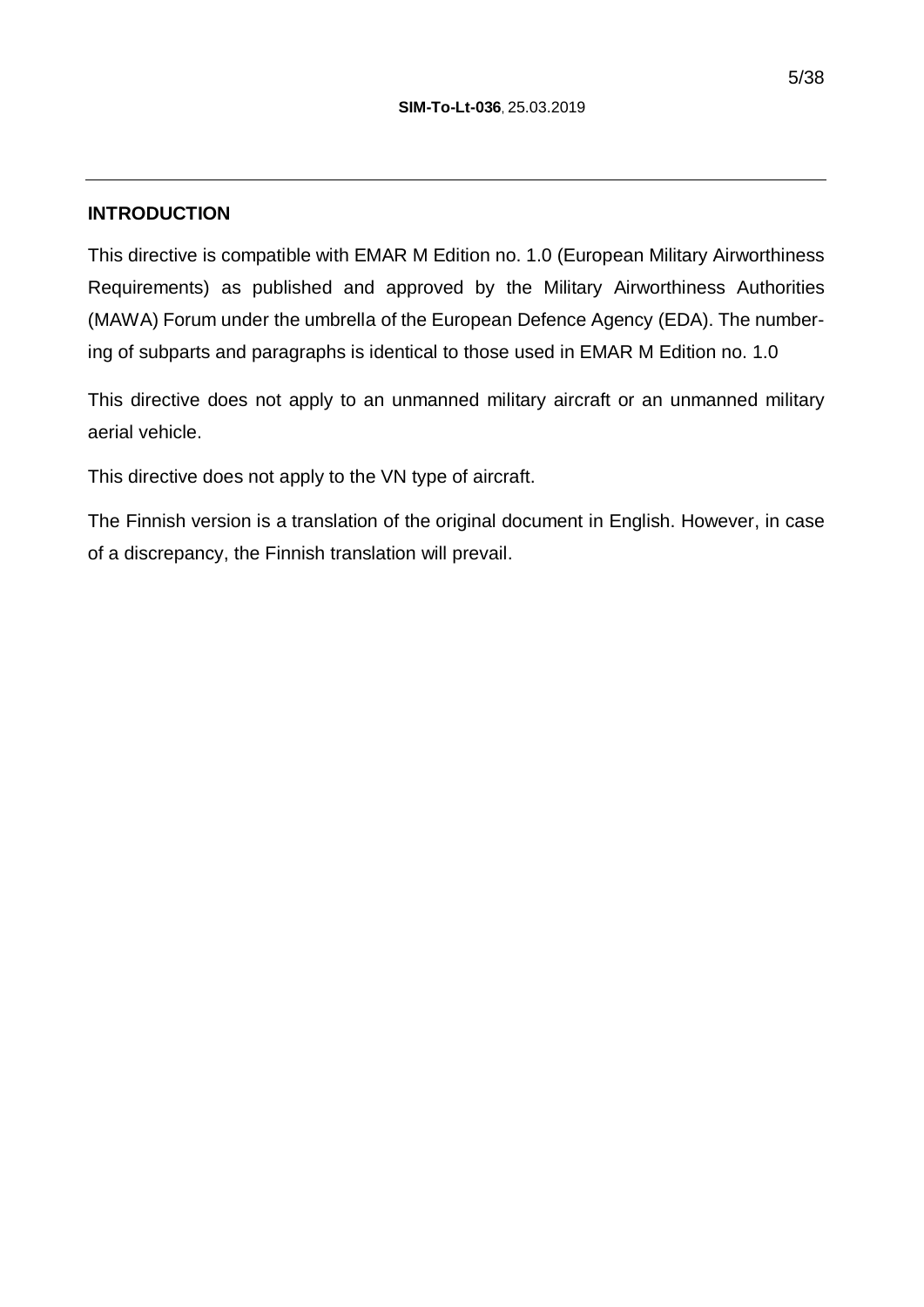#### **1 REQUIREMENTS**

#### **SECTION A TECHNICAL REQUIREMENTS**

## **SUBPART A - GENERAL**

#### **M.A.101 Scope**

This Section establishes the measures to be taken to ensure that airworthiness is maintained. It also specifies the conditions to be met by organisations involved in such continuing airworthiness management.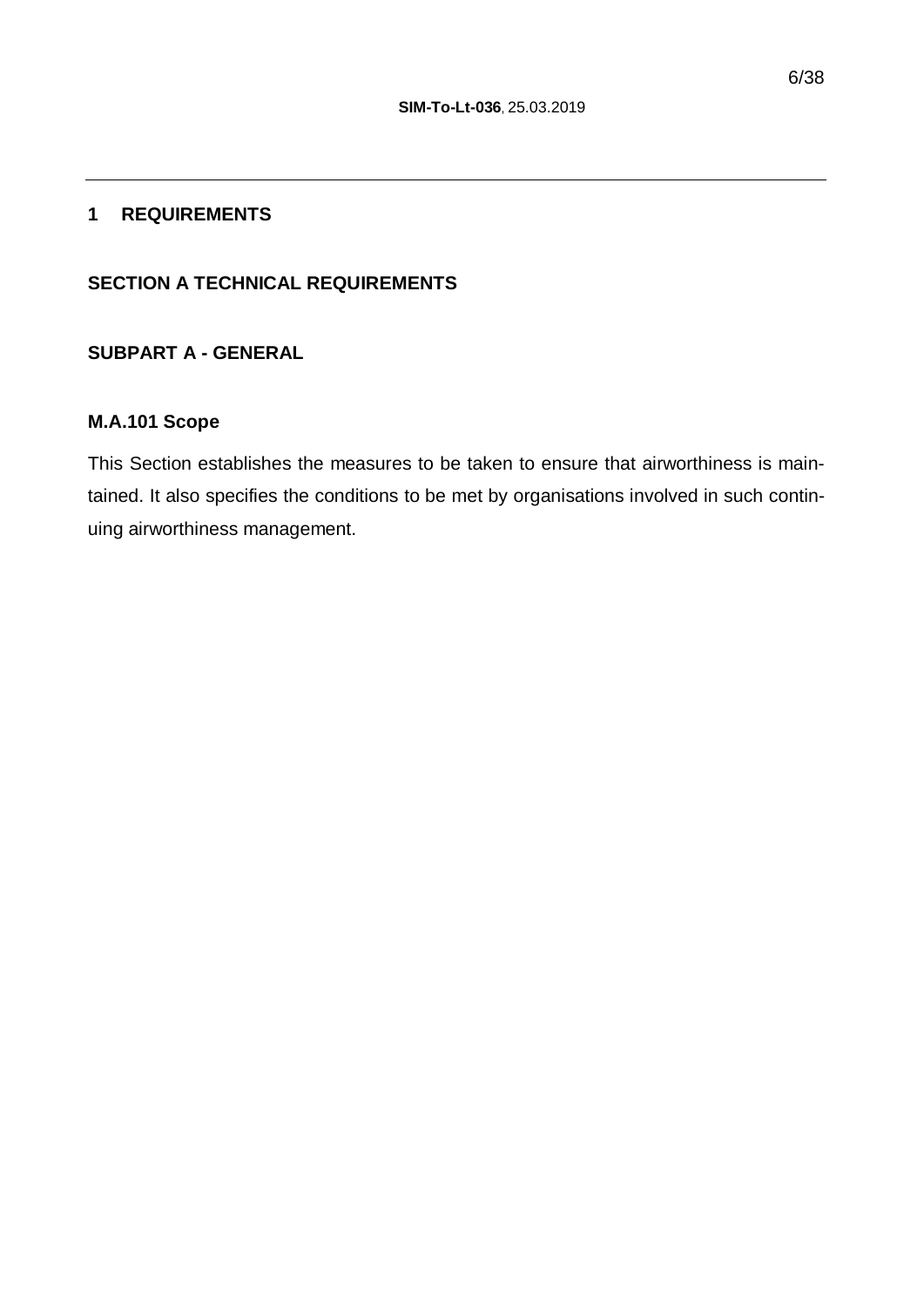#### **SUBPART B - ACCOUNTABILITY**

#### **M.A.201 Responsibilities**

- a) The Operating Organisation is accountable for the continuing airworthiness of an aircraft and shall ensure that no flight takes place unless:
	- 1. the aircraft is maintained in an airworthy condition; and
	- 2. any operational and emergency equipment fitted is correctly installed and serviceable or clearly identified as unserviceable; and
	- 3. the Military Certificate of Airworthiness and the Military Airworthiness Review Certificate (MARC) remain valid; and
	- 4. the maintenance of the aircraft is performed in accordance with the Aircraft Maintenance Programme (AMP) as specified in M.A.302.

Note: For individual aircraft or types for which a Military Certificate of Airworthiness or Military Restricted Certificate of Airworthiness is not appropriate, a Military Permit to Fly may be issued in accordance with national regulations (Ref. SIO-Ma-Lt-005).

- b) NOT APPLICABLE
- c) Any organisation performing maintenance shall be responsible for the tasks performed.
- d) The Operating Organisation shall be responsible for the satisfactory accomplishment of the pre-flight inspection. This inspection must be carried out by a qualified person but need not be carried out by SIM-To-Lt-001 Approved Maintenance Organisation (AMO) or a correspondingly approved MO (Maintenance Organisation).
- e) NOT APPLICABLE
- f) NOT APPLICABLE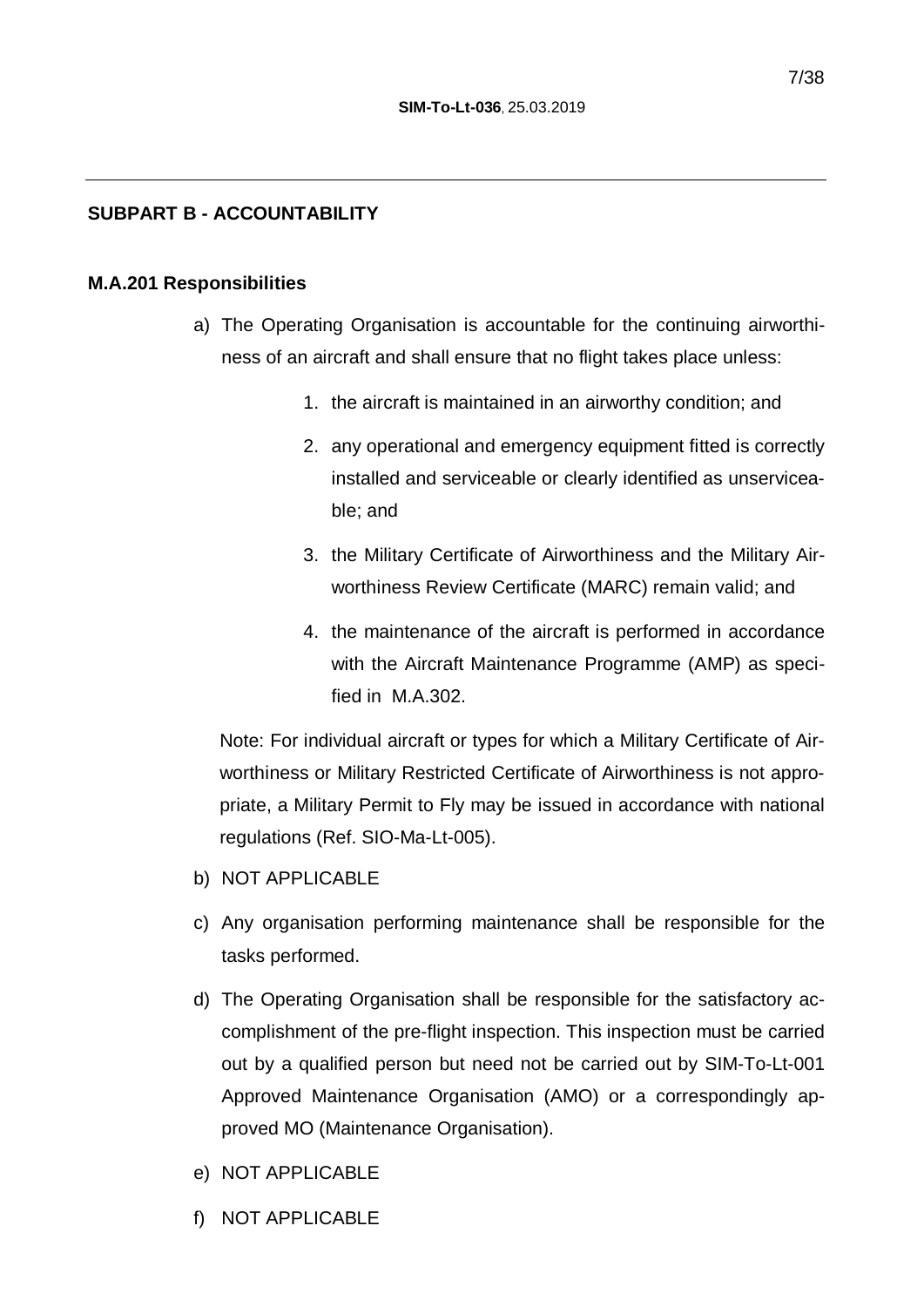- g) Maintenance of military aircraft and components thereof shall be carried out by SIM-To-Lt-001 AMO or a correspondingly approved MO acceptable to the Finnish Military Aviation Authority (FIMAA).
- h) The Operating Organisation is responsible for the continuing airworthiness of the aircraft it operates and shall:
	- 1. be appropriately approved, in accordance with Subpart G, for the management of the continuing airworthiness of the aircraft it operates; and
	- 2. be approved in accordance with SIM-To-Lt-001 or an equivalent regulation acceptable to FIMAA or contract/task directly (or through a Continuing Airworthiness Management Organisation (CAMO)) such organisations; and
	- 3. ensure that paragraph (a) is satisfied.
- i) NOT APPLICABLE
- j) The Operating Organisation is responsible for granting FIMAA access to the organisation/aircraft to determine continued compliance with this directive.
- k) By derogation to paragraph (h)1, an Operating Organisation may contract/task an organisation approved in accordance with Subpart G, for the management of the continuing airworthiness of the aircraft it operates. In this case, a written contract/arrangement shall be made and the CAMO assumes responsibility for the proper accomplishment of these tasks.

#### **M.A.202 Occurrence reporting**

a) Any Operating Organisation accountable in accordance with M.A.201 shall report to FIMAA, and all further addressees as required by national regulations, any identified condition of an aircraft or component which endangers flight safety.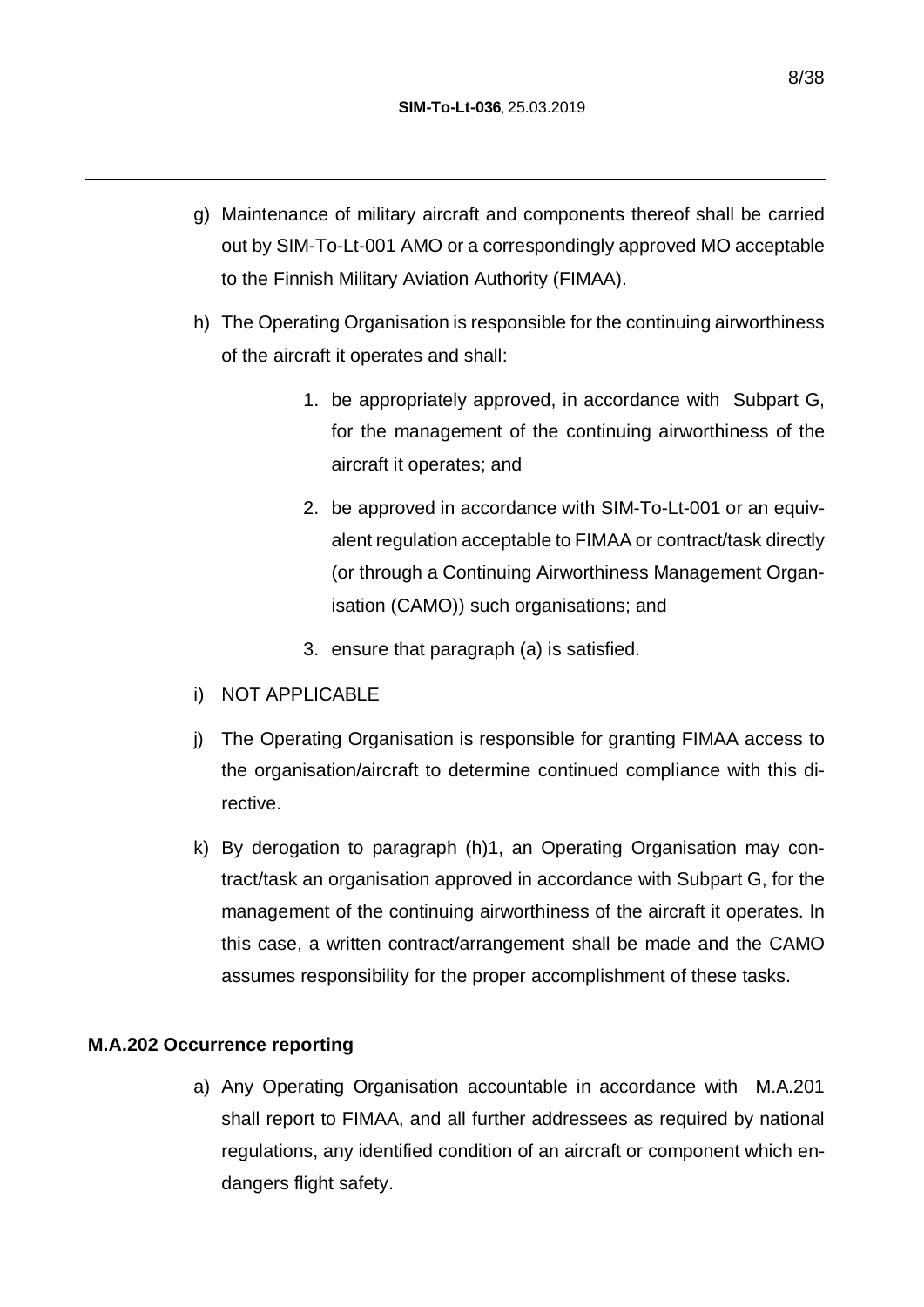- b) The Operating Organisation shall establish an occurrence reporting system to enable the collection and evaluation of such reports, including the assessment and extraction of those occurrences to be reported under paragraph (a). This procedure shall identify adverse trends, corrective actions taken or to be taken by the Operating Organisation to address deficiencies and include evaluation of all known relevant information relating to such occurrences and a method to circulate the information as necessary.
- c) Reports shall be made in a form and manner established by FIMAA and contain all pertinent information about the condition known to the Operating Organisation.
- d) NOT APPLICABLE
- e) Reports shall be made as soon as practicable, but in any case within 72 hours of the organisation identifying the condition to which the report relates.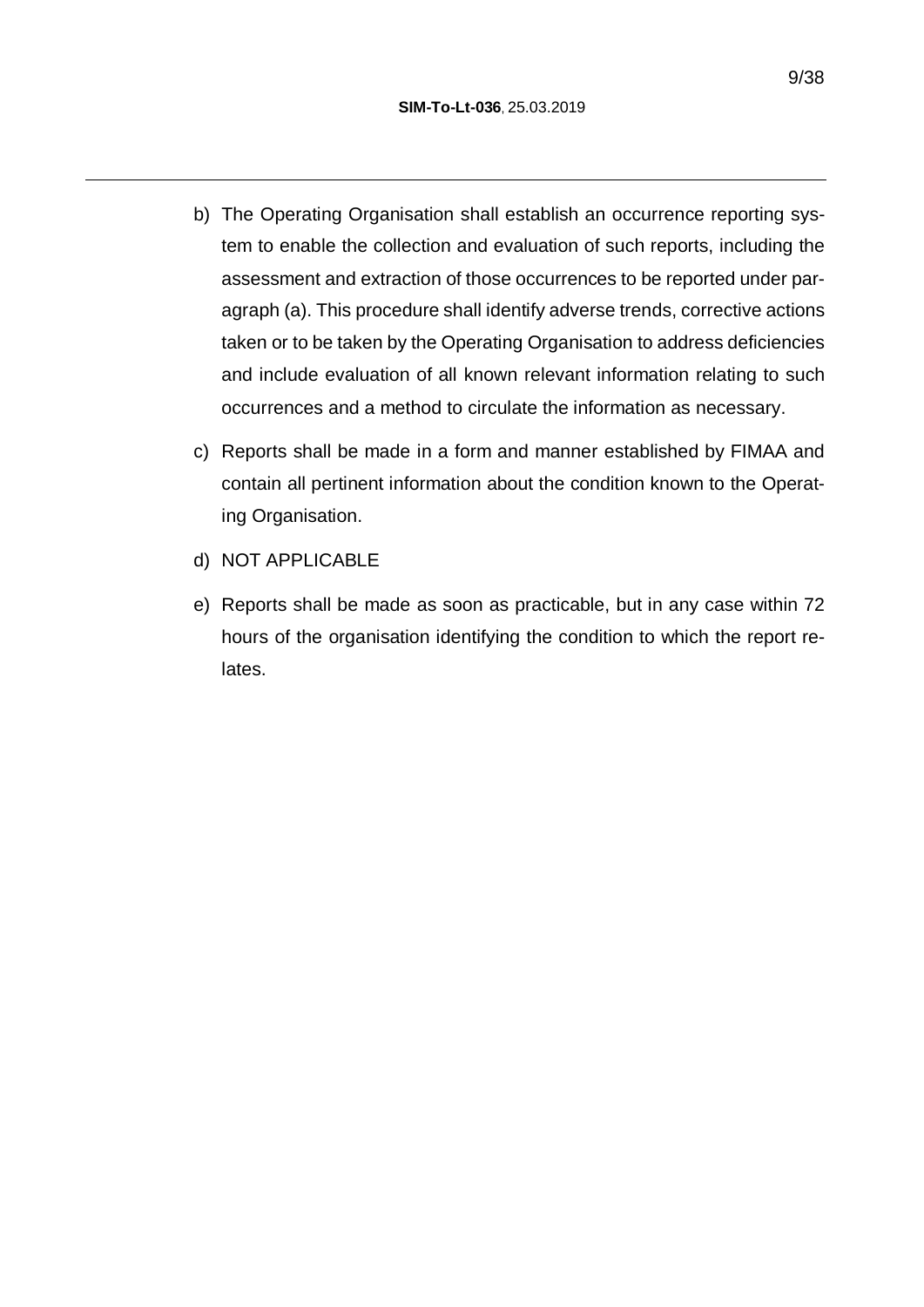## **SUBPART C – CONTINUING AIRWORTHINESS**

## **M.A.301 Continuing airworthiness tasks**

- a) The continuing airworthiness of the aircraft shall be ensured by:
	- 1. the accomplishment of pre-flight inspections;
	- 2. the rectification in accordance with the data specified in M.A.304 of any defect and damage affecting safe operation, taking into account the Minimum Equipment List (MEL) and Configuration Deviation List (CDL) as applicable to the aircraft type;
	- 3. the accomplishment of all maintenance, in accordance with the M.A.302 approved AMP;
	- 4. the analysis of the effectiveness of the M.A.302 AMP;
	- 5. the accomplishment of any applicable:
		- i. Airworthiness Directive;
		- ii. operational directive with a continuing airworthiness impact;
		- iii. continued or continuing airworthiness requirements mandated by the FIMAA;
		- iv. measures mandated by the FIMAA in immediate reaction to a safety problem.
	- 6. the accomplishment of modifications and repairs in accordance with M.A.304;
	- 7. for non-mandatory modifications and/or inspections, the establishment of an embodiment policy;
	- 8. maintenance check flights when necessary.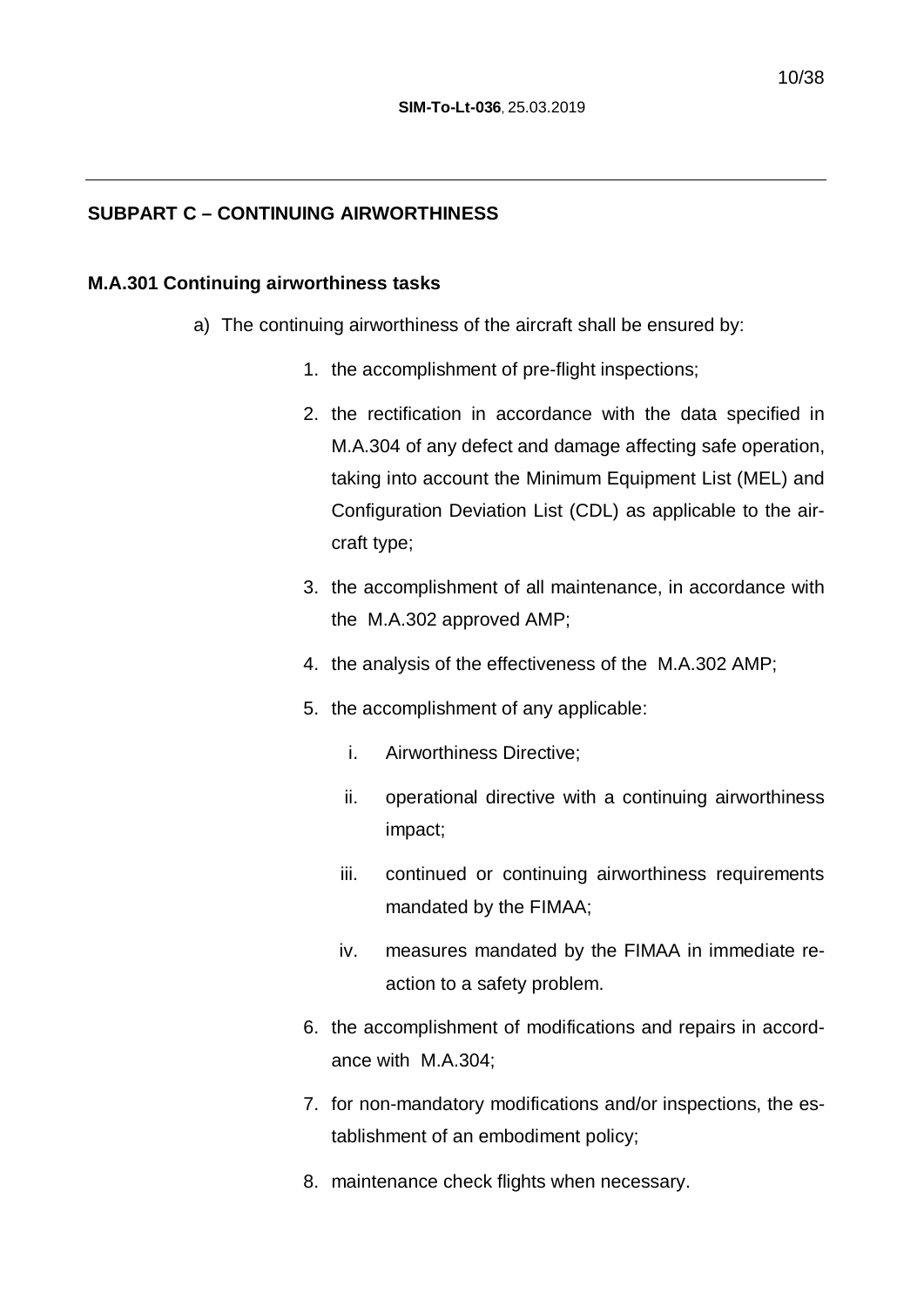- b) An aircraft shall not fly if:
	- 1. the continuing airworthiness of the aircraft or any component fitted to the aircraft does not meet the requirements of this directive; or
	- 2. the aircraft does not remain in conformity with the type design approved by the FIMAA; or
	- 3. the aircraft has been operated beyond the limitations of the flight manual or the Military Certificate of Airworthiness, without appropriate action being taken; or
	- 4. the aircraft has been involved in an accident or incident that affects the airworthiness of the aircraft, without subsequent appropriate action to restore airworthiness; or
	- 5. a modification or repair is not in compliance with M.A.304.

#### **M.A.302 Aircraft Maintenance Programme (AMP)**

- a) Maintenance of each aircraft shall be organised in accordance with an AMP.
- b) An organisation responsible for producing and amending an AMP in accordance with M.A. 302 shall also be responsible for sending the AMP to FIMAA. The AMP and any subsequent amendments shall be approved by FIMAA.
- c) NOT APPLICABLE
- d) The AMP shall establish compliance with:
	- 1. regulations and instructions issued by FIMAA;
	- 2. regulations and instructions for continuing airworthiness issued by any organisation recognized by FIMAA;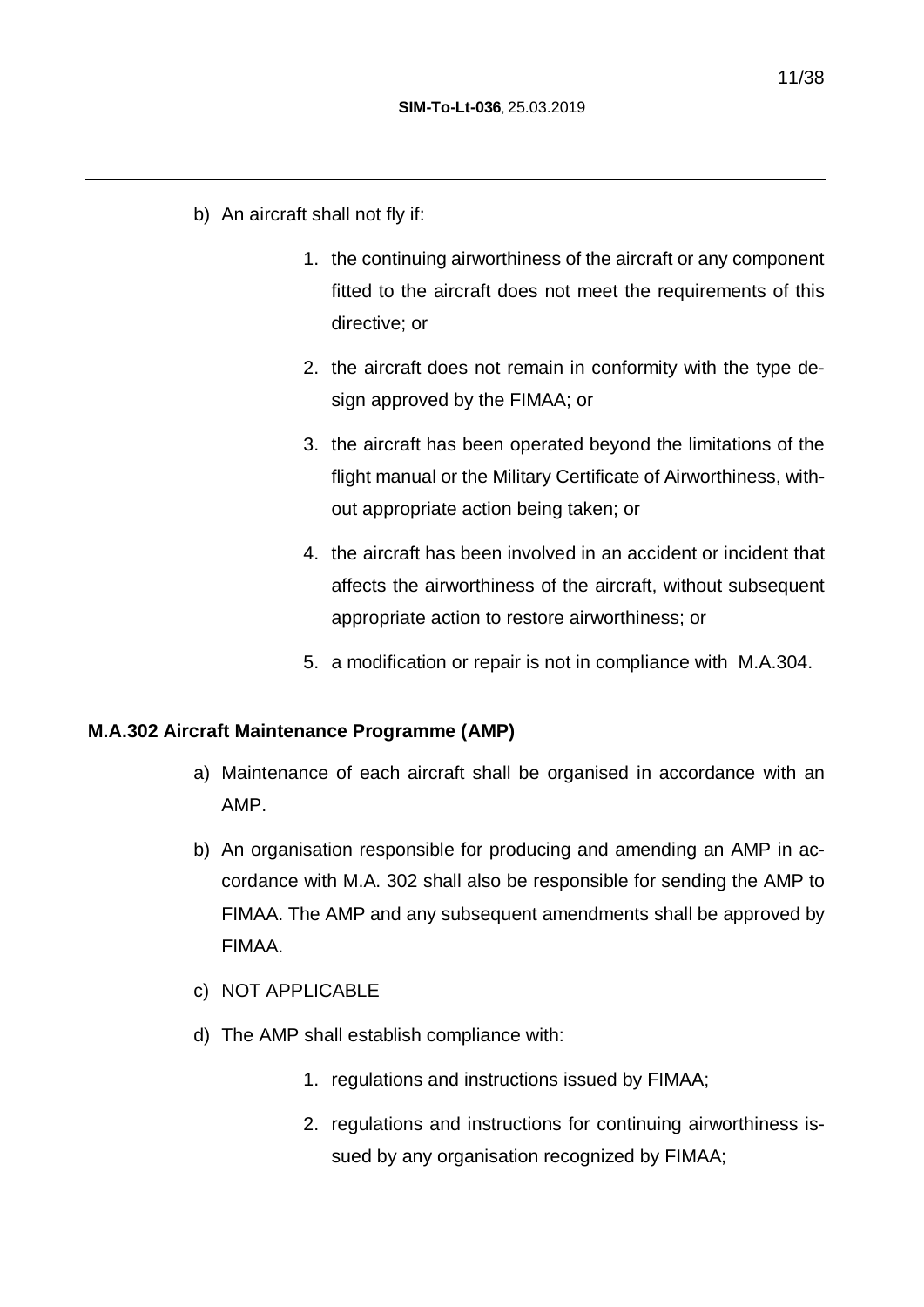- 3. additional or alternative instructions, once approved in accordance with paragraph (b), proposed by the CAMO, except for intervals of safety related tasks referred in paragraph (e), which may be extended, subject to sufficient reviews carried out in accordance with paragraph (g) and only when subject to direct approval in accordance with paragraph (b).
- e) The AMP shall contain details, including frequency, of all maintenance to be carried out, including any specific tasks linked to the type and the specificity of operations.
- f) The AMP shall include a reliability programme, unless otherwise specified by the FIMAA.
- g) The AMP shall be subject to periodic reviews and amended accordingly when necessary. These reviews shall ensure that the AMP continues to be valid in light of the operating experience and regulations and instructions from the FIMAA, whilst taking into account new and/or modified maintenance instructions promulgated by the (Military) Type Certificate (MTC) and (Military) Supplemental Type Certificate (MSTC) holders and any other organisation that publishes such data in accordance with SIM-To-Lt-035 or an equivalent regulation.

## **M.A.303 Airworthiness Directives**

Any applicable Airworthiness Directive must be carried out within the requirements of that Airworthiness Directive, unless otherwise specified by the FIMAA.

#### **M.A.304 Data for modifications and repairs**

Damage shall be assessed and modifications and repairs carried out using as appropriate:

- a) data approved by the FIMAA; or
- b) data approved by SIM-To-Lt-035 Design Organisation or a correspondingly approved DO (Design Organisation) acceptable to FIMAA; or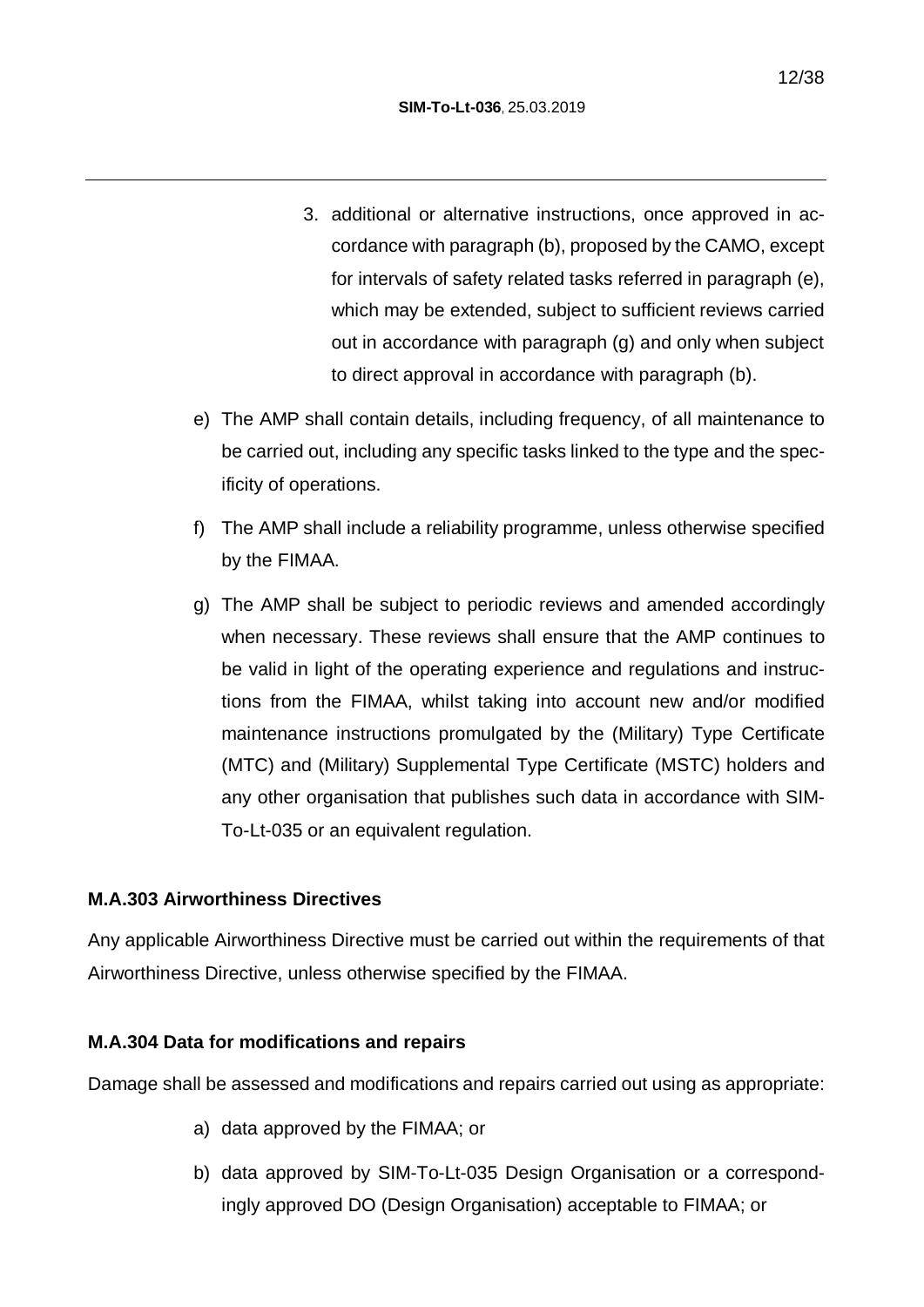#### c) NOT APPLICABLE

d) data produced by an organisation accepted by FIMAA.

#### **M.A.305 Aircraft continuing airworthiness record system**

- a) At the completion of any maintenance, the Certificate of Release to Service required by SIM-To-Lt-001 145.50 shall be entered in the aircraft continuing airworthiness record system. Each entry shall be made as soon as practicable but in no case more than 30 days after the day of the maintenance action.
- b) The aircraft continuing airworthiness record system shall cover the aircraft, engine(s), propeller(s), any service life limited component(s) as appropriate, and shall include an aircraft technical log.
- c) The aircraft type and registration mark, the date, together with total flight time and/or flight cycles and/or landings and any other airworthiness data as required by FIMAA as appropriate, shall be entered in the aircraft continuing airworthiness record system.
- d) The aircraft continuing airworthiness record system shall also contain as a minimum the current:
	- 1. status of Airworthiness Directives and measures mandated by FIMAA in immediate reaction to a safety problem;
	- 2. status of modifications and repairs;
	- 3. status of compliance with the AMP;
	- 4. status of service life limited components;
	- 5. weight and balance report;
	- 6. list of deferred maintenance;
	- 7. symmetry check report (if required).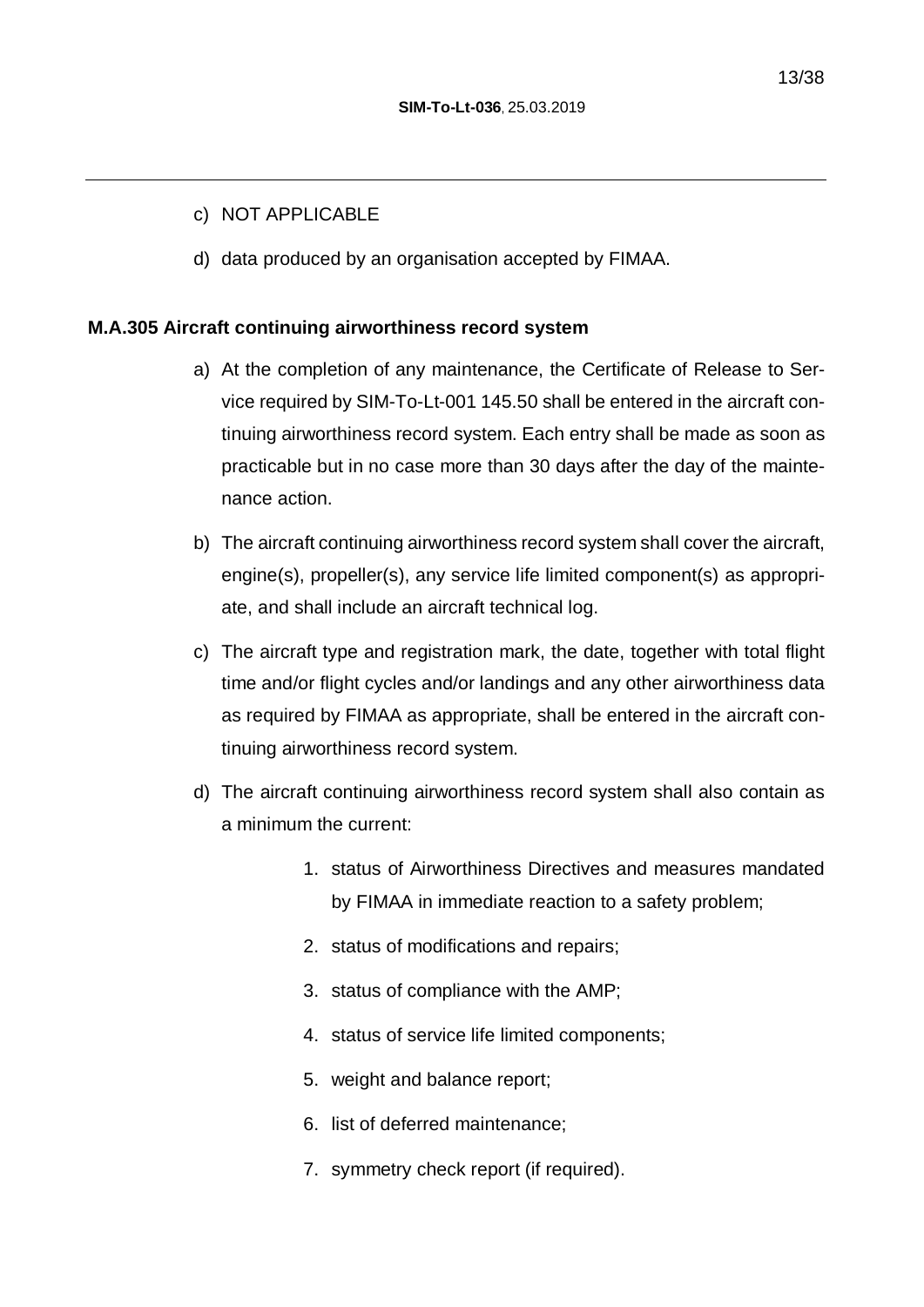- e) In addition to the authorised release certificate, EMAR Form 1 or equivalent, the following information relevant to any component installed (engine, propeller, engine module or service life-limited component) shall be entered into the aircraft continuing airworthiness record system:
	- 1. identification of the component; and
	- 2. the type, serial number and registration, as appropriate, of the aircraft, engine, propeller, engine module or service lifelimited component to which the particular component has been fitted, along with the reference to the installation and removal of the component; and
	- 3. the date together with the component's accumulated total flight time and/or flight cycles and/or landings and/or calendar time, and/or any other approved service life consumption units as appropriate; and
	- 4. the current paragraph (d) information applicable to the component.
- f) The CAMO responsible for the management of continuing airworthiness tasks in accordance with Subpart B, shall control the records as detailed in this paragraph and present the records to the FIMAA upon request.
- g) All entries made in the aircraft continuing airworthiness record system shall be clear and accurate. When it is necessary to correct an entry, the correction shall be made in a manner that clearly shows the original entry.
- h) An Operating Organisation shall ensure that a system has been established to keep the following records for the periods specified:
	- 1. all detailed maintenance records in respect of the aircraft and any service life-limited component fitted thereto, until such time as the information contained therein is superseded by new information equivalent in scope and detail but not less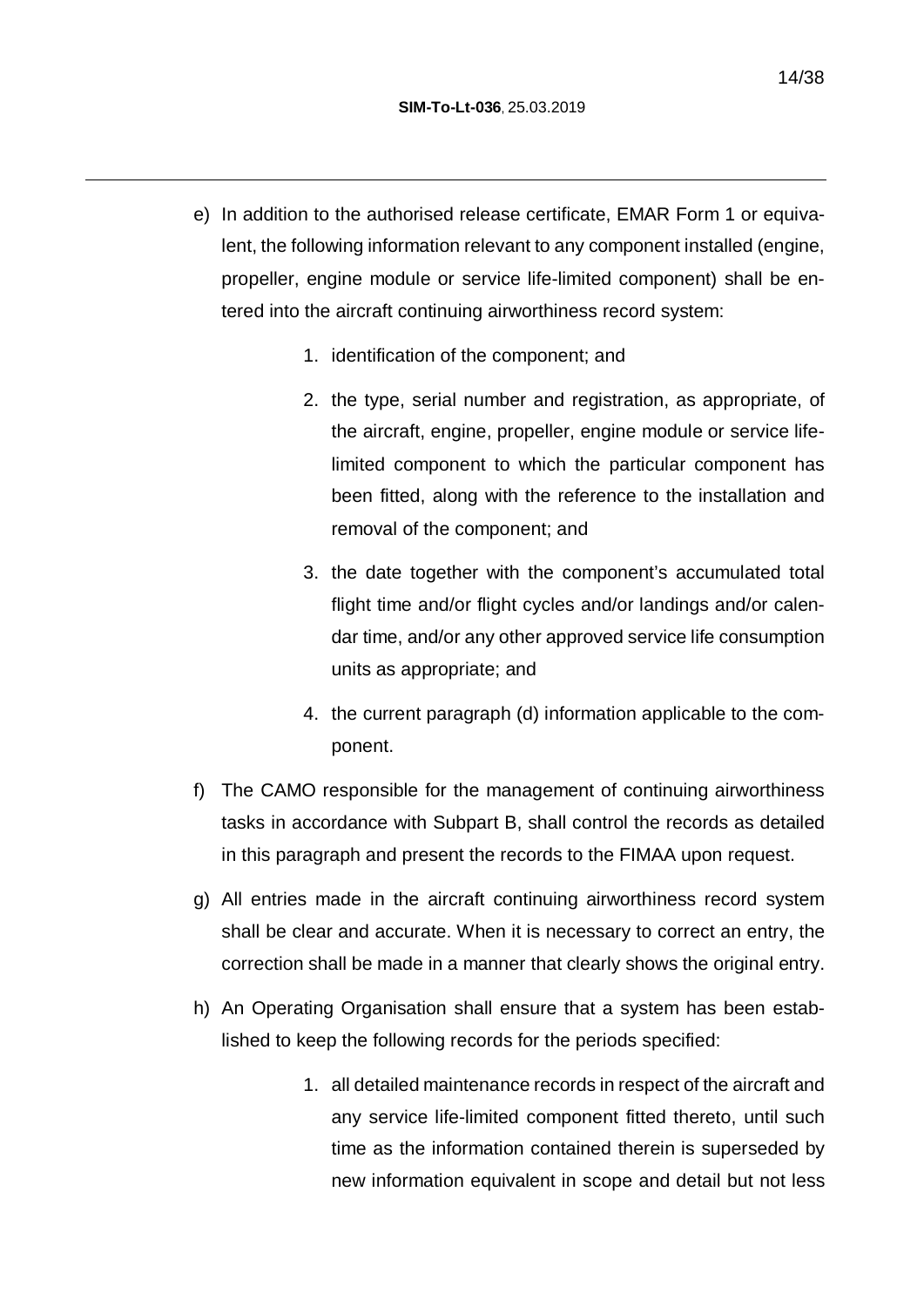than 36 months after the aircraft or component has been released to service; and

- 2. the total time in service (hours, calendar time, cycles, landings or any other approved service life consumption units) of the aircraft and all service life-limited components, at least 12 months after the aircraft or component has been permanently withdrawn from service; and
- 3. the time in service (hours, calendar time, cycles, landings or any other approved service life consumption units) as appropriate, since last scheduled maintenance of the component subjected to a service life limit, at least until the component scheduled maintenance has been superseded by another scheduled maintenance of equivalent work scope and detail; and
- 4. the current status of compliance with all maintenance programme tasks such that compliance with the Aircraft Maintenance Programme can be established, at least until the aircraft or component scheduled maintenance task has been repeated; and
- 5. the current status of Airworthiness Directives applicable to the aircraft and components, at least 12 months after the aircraft or component has been permanently withdrawn from service; and
- 6. details of current modifications and repairs to the aircraft, engine(s), propeller(s) and any other component vital to flight safety, at least 12 months after they have been permanently withdrawn from service.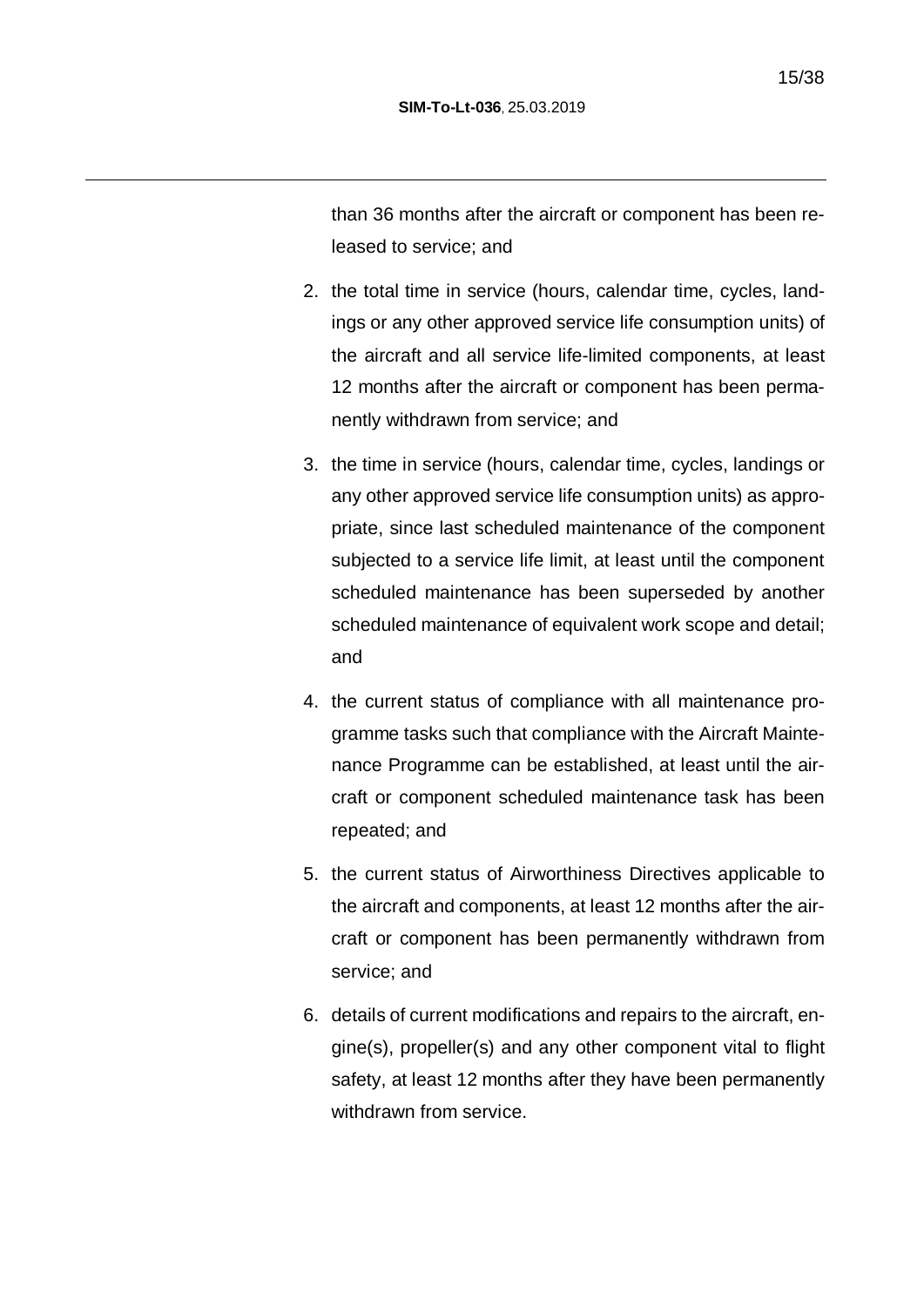#### **M.A.306 Aircraft technical log**

- a) In addition to the requirements of M.A.305, an Operating Organisation shall use an aircraft technical log containing the following information for each aircraft:
	- 1. information about each flight, necessary to ensure continued flight safety; and
	- 2. the current aircraft Certificate of Release to Service; and
	- 3. the current maintenance statement giving the aircraft maintenance status of what scheduled and out of phase maintenance is next due except that FIMAA may agree to the maintenance statement being kept elsewhere; and
	- 4. all outstanding deferred defects rectifications that affect the operation of the aircraft; and
	- 5. any necessary guidance instructions on maintenance support arrangements.
- b) The aircraft technical log and any subsequent amendments shall be approved by FIMAA.
- c) An Operating Organisation shall ensure that the aircraft technical log is retained for at least 36 months after the date of the last entry.

#### **M.A.307 Transfer of aircraft continuing airworthiness records**

- a) The Operating Organisation shall ensure when an aircraft is permanently transferred to another Operating Organisation, that the records within the M.A.305 continuing airworthiness records system are also transferred. The time periods prescribed for the retention of records shall continue to apply to the new Operating Organisation.
- b) The Operating Organisation shall ensure that when the continuing airworthiness management tasks are contracted/tasked to an external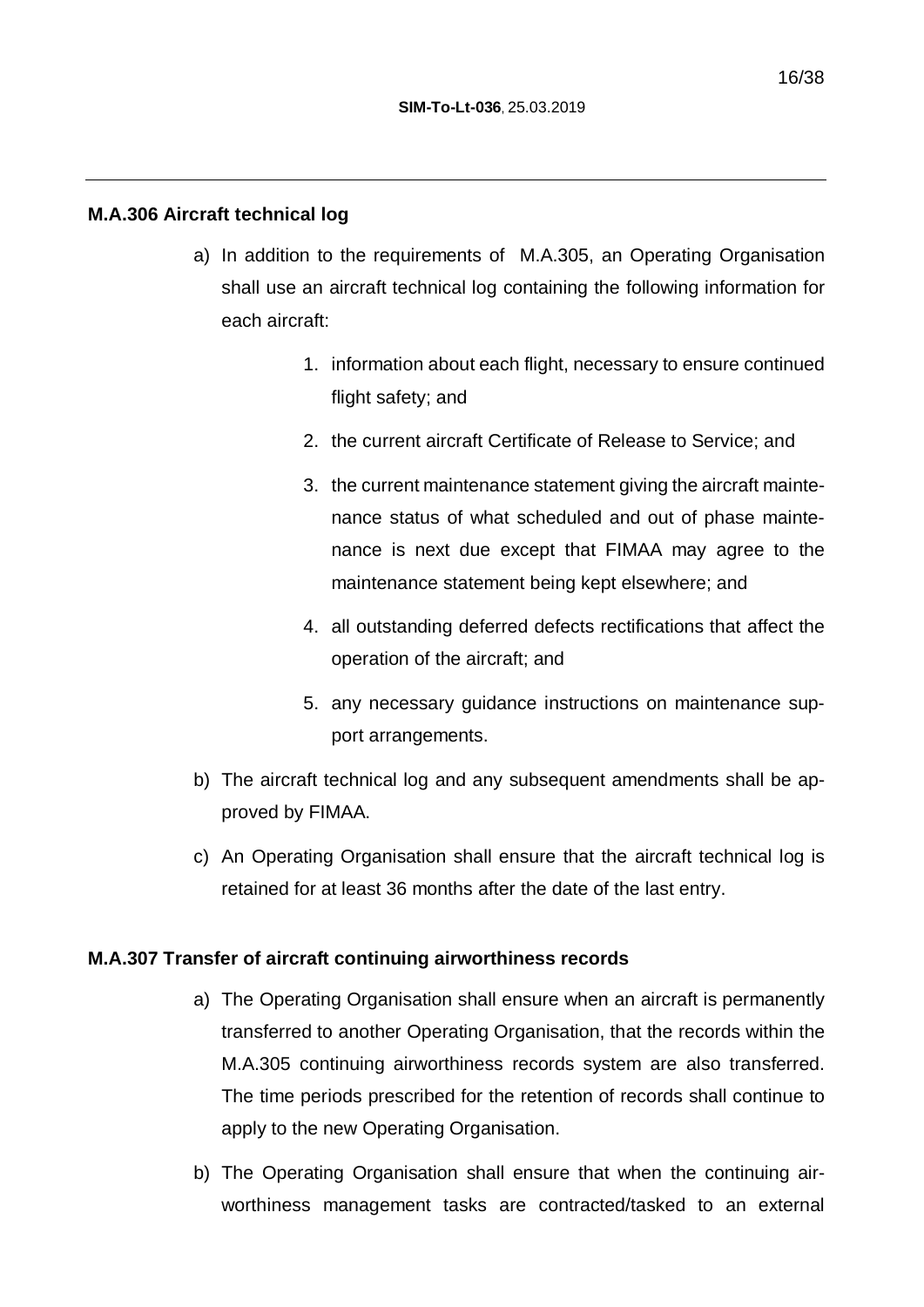CAMO, that the records within the M.A.305 continuing airworthiness records system are transferred to that CAMO.

c) Moved to paragraph (a).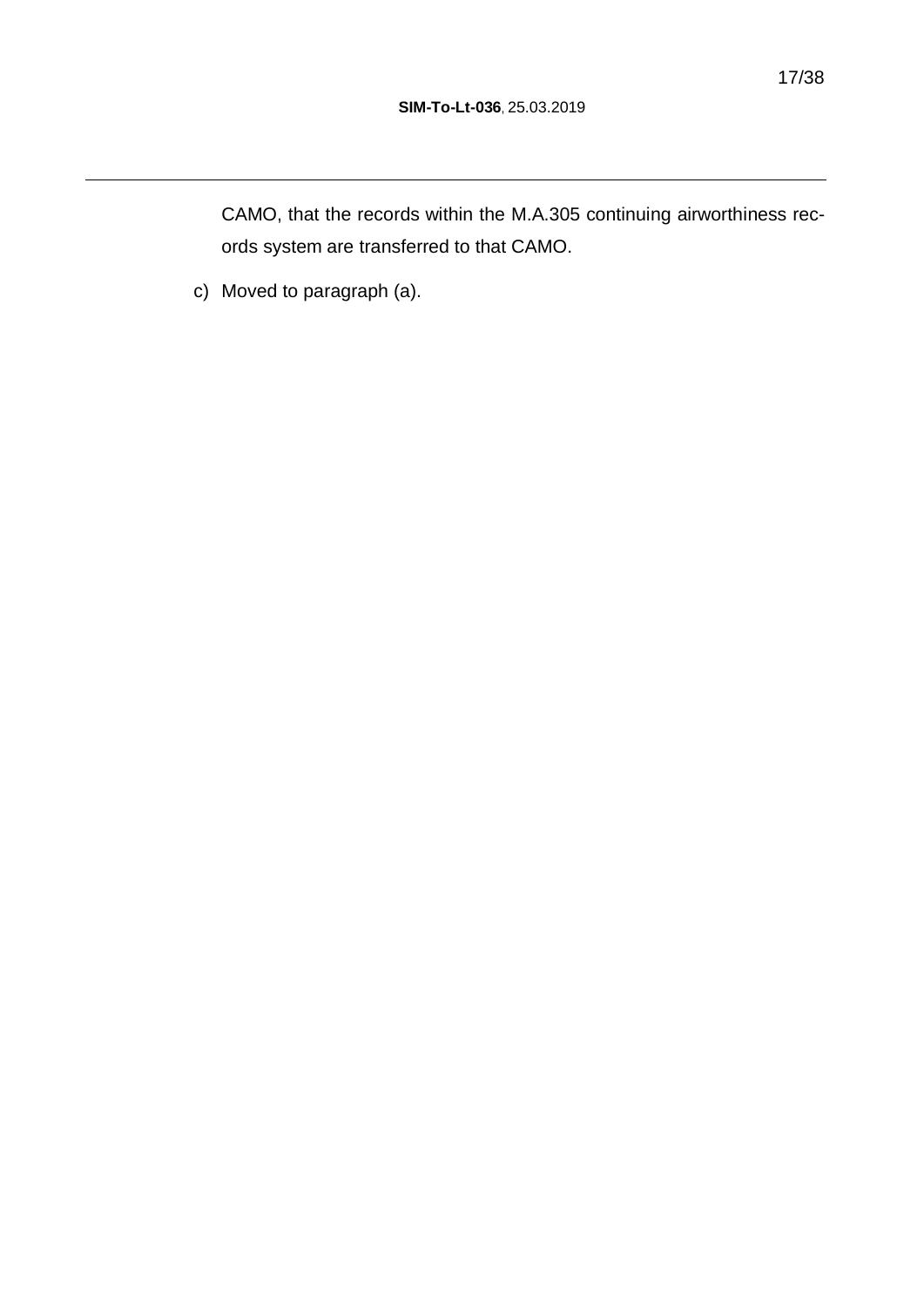## **SUBPART D – MAINTENANCE STANDARDS**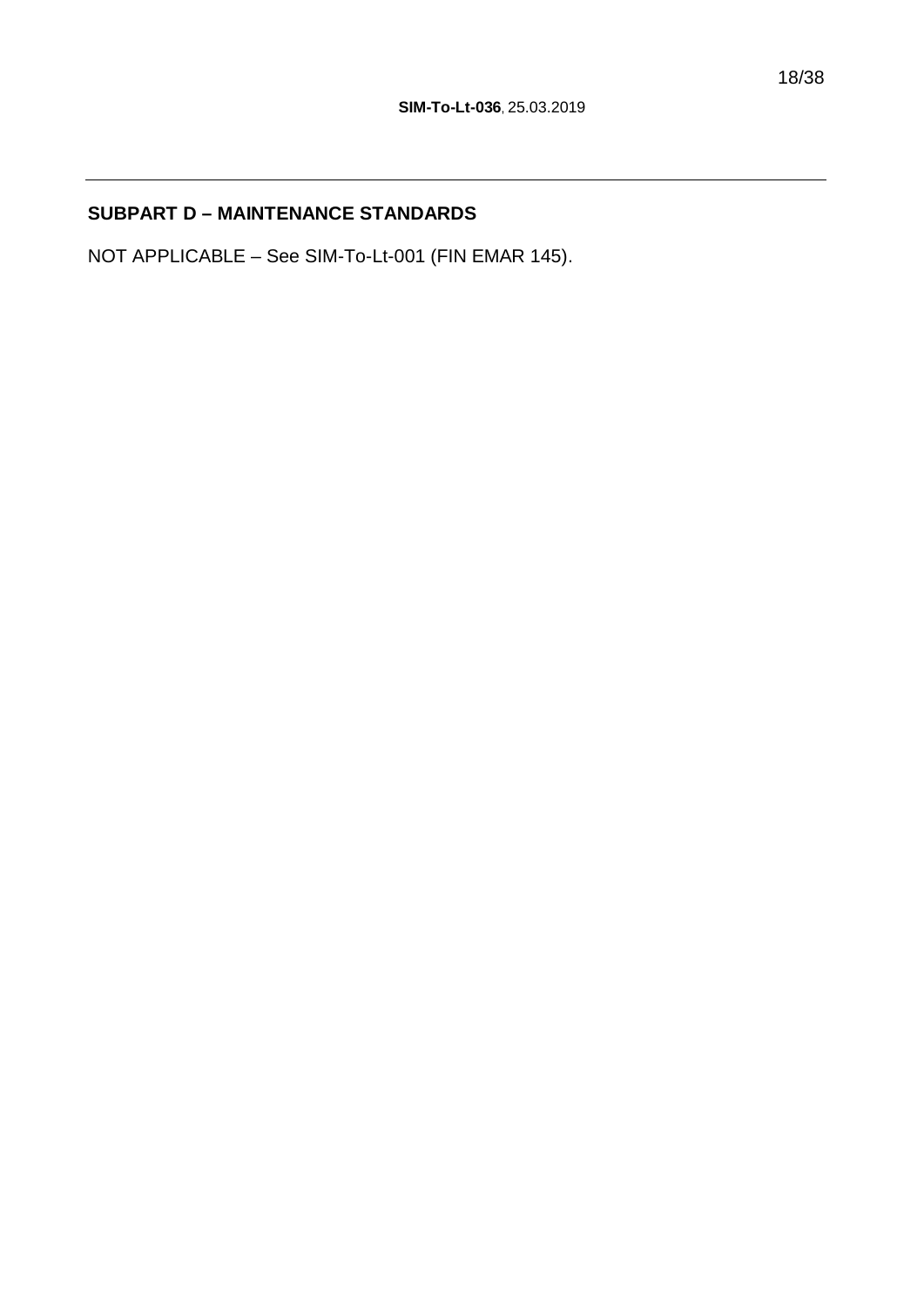### **SUBPART E - COMPONENTS**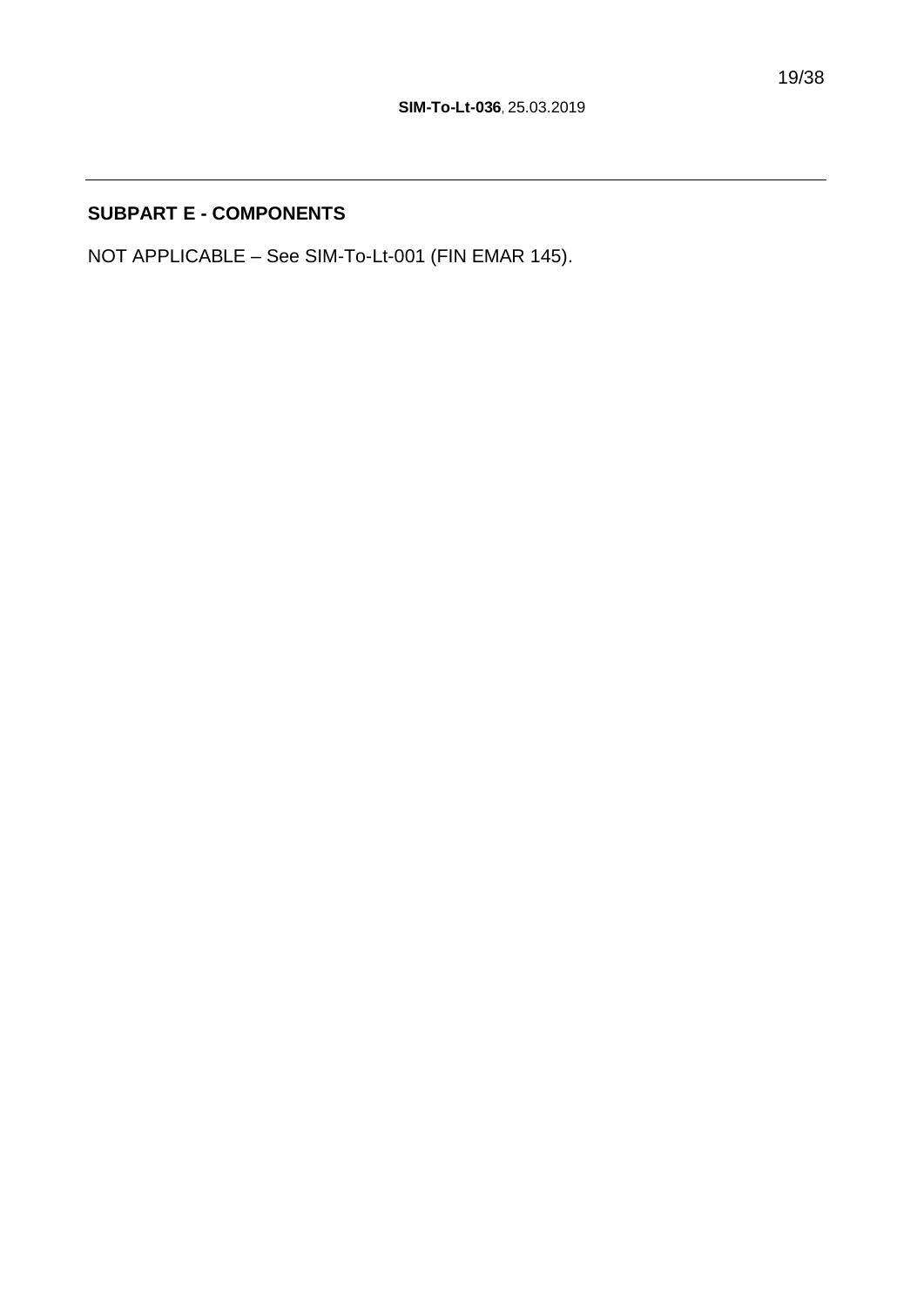## **SUBPART F – MAINTENANCE ORGANISATION**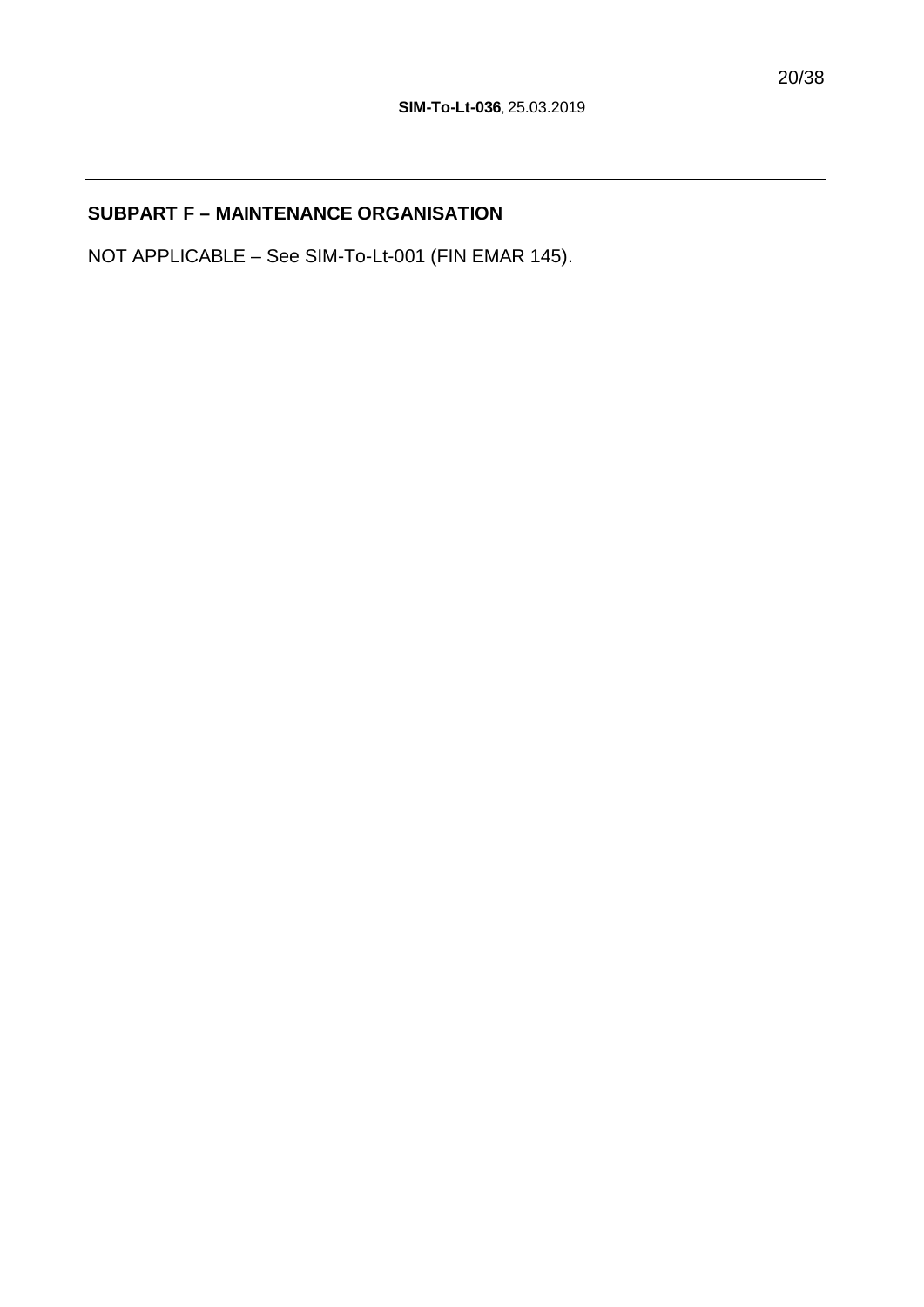## **SUBPART G – CONTINUING AIRWORTHINESS MANAGEMENT ORGANISATION (CAMO)**

#### **M.A.701 Scope**

This Subpart establishes the requirements to be met by an organisation to qualify for the issue or continuation of an approval for the management of aircraft continuing airworthiness.

#### **M.A.702 Application**

- a) An application for issue or change of a CAMO approval shall be made on a form and in a manner established by FIMAA.
- b) It shall include the following documents:
	- 1. the Continuing Airworthiness Management Exposition (CAME); and
	- 2. the Operating Organisation's Aircraft Maintenance Programmes; and
	- 3. the aircraft technical log(s); and
	- 4. where appropriate, the technical specification(s) of the M.A.708(c) maintenance contracts/taskings with the SIM-To-Lt-001 or an equivalent regulation AMO(s); and
	- 5. any additional documentation required by FIMAA.

#### **M.A.703 Extent of approval**

- a) The approval is indicated on an EMAR Form 14, or an equivalent document, issued by FIMAA.
- b) NOT APPLICABLE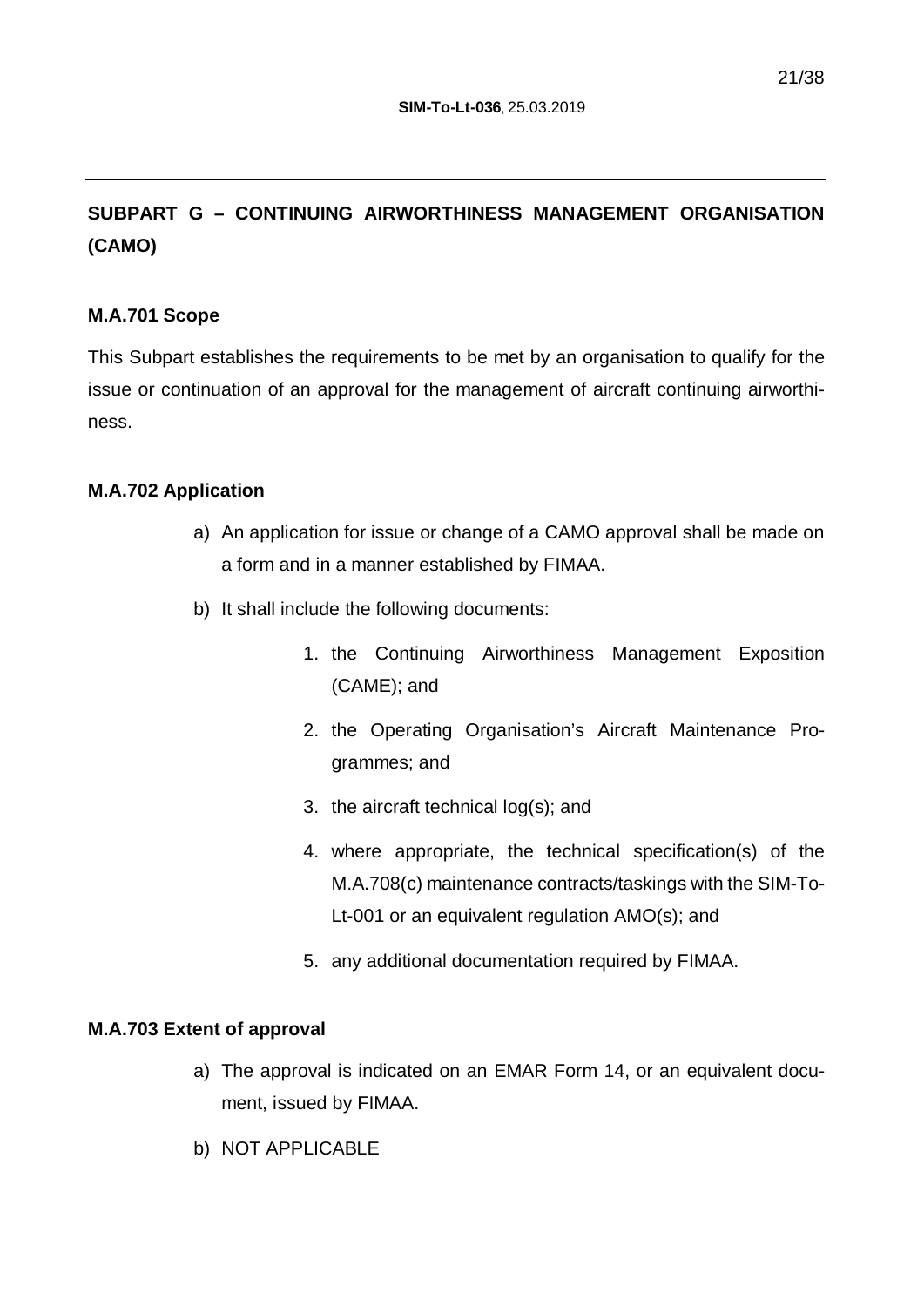c) The scope of work deemed to constitute the approval shall be specified in the CAME in accordance with M.A.704.

#### **M.A.704 Continuing Airworthiness Management Exposition (CAME)**

- a) The CAMO shall provide a CAME containing the following information:
	- 1. a statement signed by the Accountable Manager to confirm that the organisation will work in accordance with this directive and the Exposition at all times; and
	- 2. the organisation's scope of work; and
	- 3. the title(s) and name(s) of person(s) referred to in M.A.706(a), M.A.706(c) and M.A.706(d); and
	- 4. an organisation chart showing associated chains of responsibility between all the person(s) referred to in M.A.706(a), M.A.706(c) and M.A.706(d); and
	- 5. NOT APPLICABLE; and
	- 6. a general description and location of the facilities; and
	- 7. procedures specifying how the CAMO ensures compliance with this directive; and
	- 8. the CAME amendment procedures; and
	- 9. the list of approved AMPs (see M.A. 302); and
	- 10. a list of all contractors/tasked organisations (where applicable); and
	- 11. the names of all Operating Organisations to which CAMO support activities are provided (if applicable).
- b) The CAME and its amendments shall be approved by FIMAA.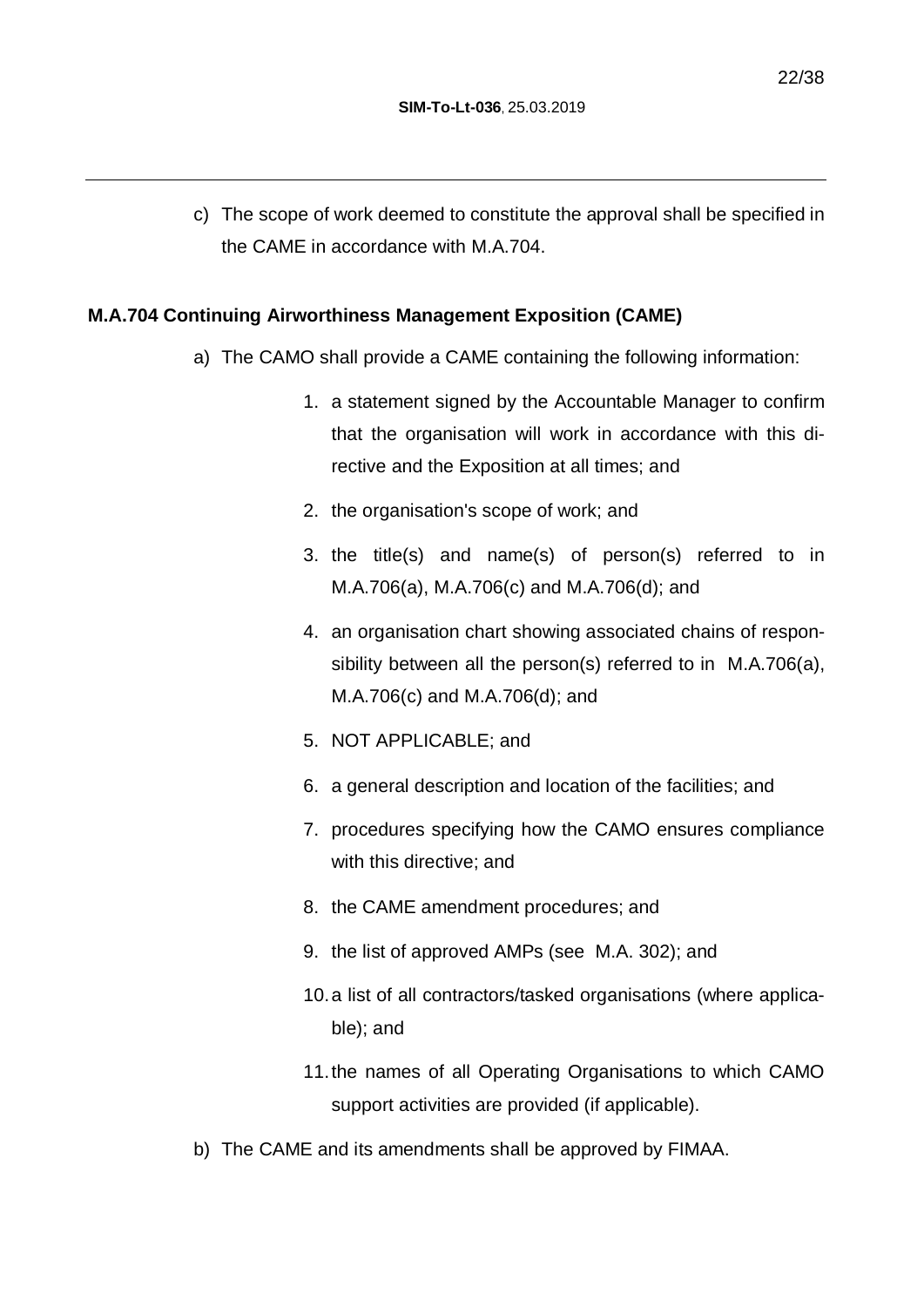c) Notwithstanding paragraph (b), minor amendments to the CAME may be approved indirectly through an indirect approval procedure. The indirect approval procedure shall define the minor amendment eligible, be established by the CAMO as part of the CAME and be approved by FIMAA.

#### **M.A.705 Facilities**

The CAMO shall ensure suitable office accommodation is provided at appropriate locations for the personnel specified in M.A.706.

#### **M.A.706 Personnel requirements**

- a) The CAMO shall appoint an Accountable Manager, who has corporate authority for ensuring that all continuing airworthiness management activities can be resourced and carried out in accordance with this. Where the CAMO is part of an Operating Organisation, the Accountable Manager shall be the same person who has the corporate authority for ensuring that all operations of the Operating Organisation can be resourced and carried out to the standard detailed in M.A.201(h).
- b) NOT APPLICABLE
- c) A person or group of persons shall be nominated with the responsibility of ensuring that the CAMO is always in compliance with this Subpart. Such person(s) shall be ultimately responsible to the Accountable Manager.
- d) The Accountable Manager shall designate a Continuing Airworthiness Manager. This person shall be responsible for the management and supervision of continuing airworthiness activities, pursuant to paragraph (c).
- e) The Continuing Airworthiness Manager referred to in paragraph (d) shall not be employed by a SIM-To-Lt-001 or an equivalent AMO under contract to the Operating Organisation, unless specifically agreed by FIMAA.
- f) The CAMO shall have sufficient appropriately qualified staff for the expected work.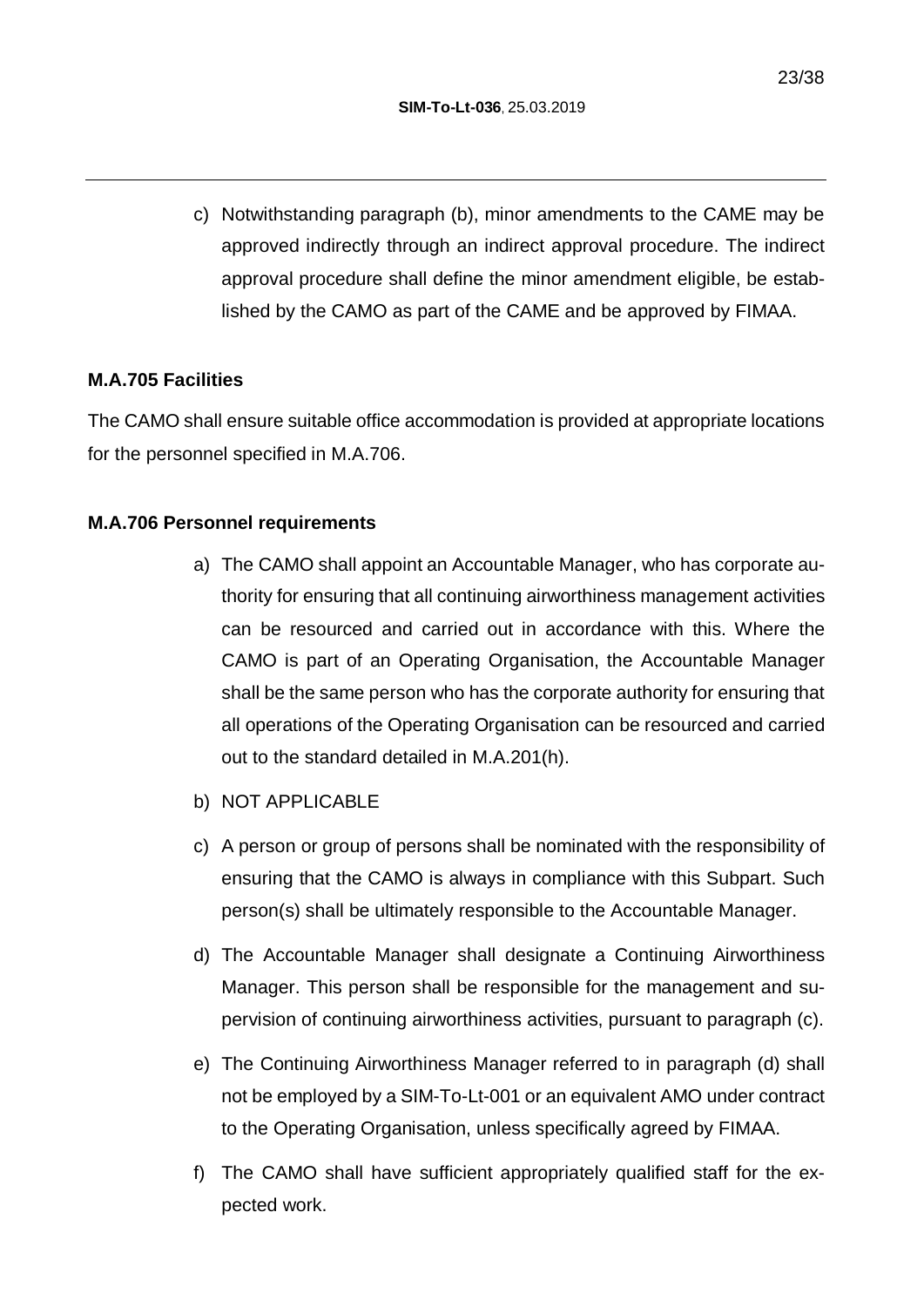- g) All paragraph (c) and (d) persons shall be able to demonstrate relevant knowledge, background and appropriate experience related to aircraft continuing airworthiness.
- h) The qualifications of all personnel involved in continuing airworthiness management shall be recorded.
- i) NOT APPLICABLE
- j) The CAMO shall define and keep updated in the CAME, the title(s) and name(s) of person(s) referred to in M.A.706(a), M.A.706(c), M.A.706(d) and M.A.1002.
- k) The CAMO shall establish and control the competence of personnel involved in the continuing airworthiness management and/or quality audits, in accordance with a procedure and to a standard agreed by FIMAA.

#### **M.A.707 Airworthiness review staff**

NOT APPLICABLE – See SIM-To-Lt-034.

#### **M.A.708 Continuing airworthiness management**

- a) All continuing airworthiness management shall be carried out according to the prescriptions of Subpart C.
- b) For every aircraft managed, the CAMO shall:
	- 1. have access to and use the applicable current AMP(s) for the aircraft managed;
	- 2.
- i. develop and control the AMP for the aircraft managed including any applicable reliability programme; and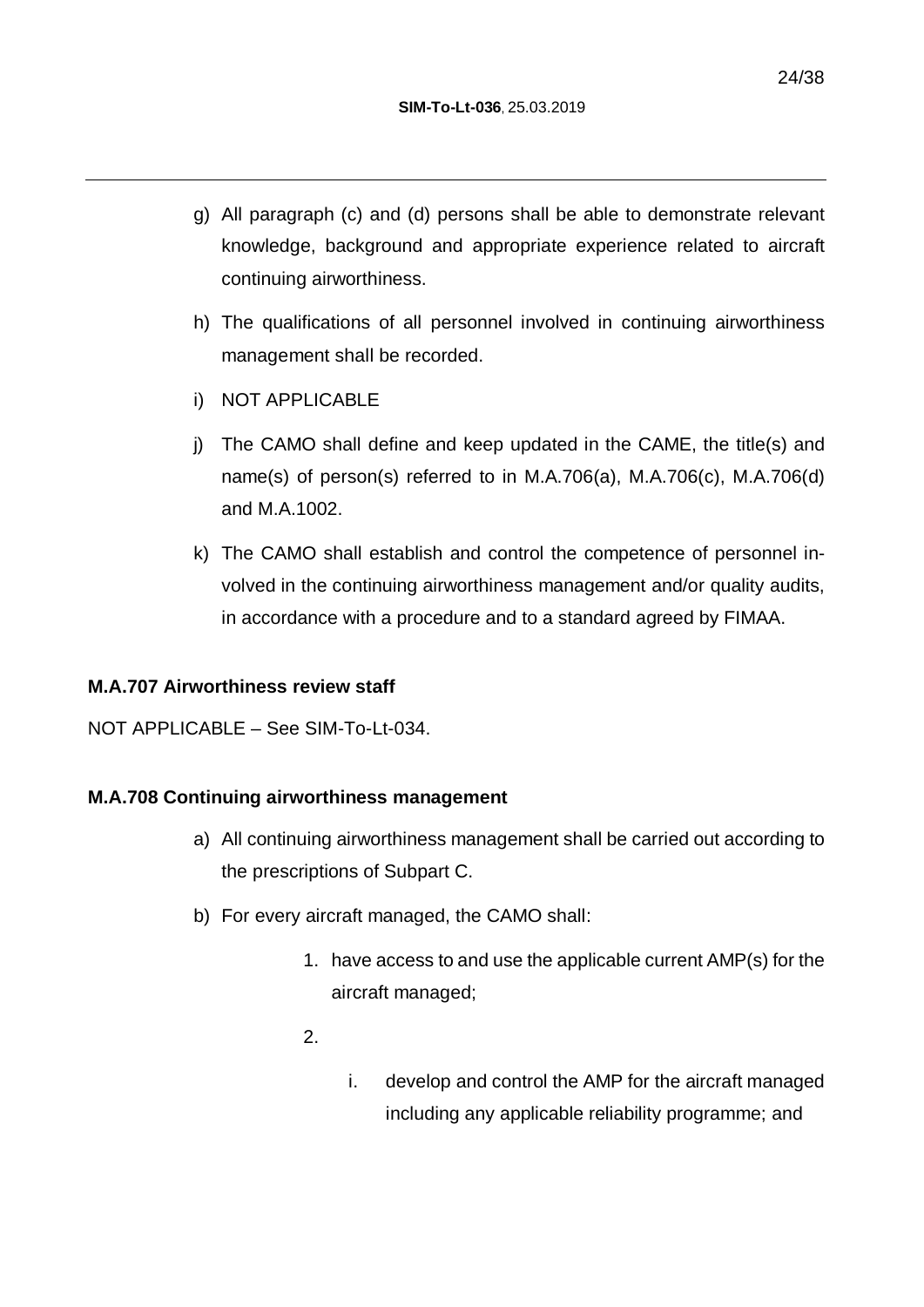- ii. present the AMP and its amendments to FIMAA for approval, unless covered by an indirect approval procedure. In that case, the indirect approval procedure shall be established by the CAMO, as part of the CAME, and shall be approved by FIMAA.
- 3. manage the accomplishment of modifications and repairs;
- 4. ensure that all maintenance is carried out in accordance with the AMP and released in accordance with SIM-To-Lt-001 or an equivalent regulation acceptable to FIMAA;
- 5. ensure that all applicable Airworthiness Directives and operational directives with a continuing airworthiness impact are applied;
- 6. ensure that all defects discovered or reported, are managed appropriately until corrected by SIM-To-Lt-001 AMO or a correspondingly approved MO acceptable to FIMAA;
- 7. ensure that maintenance is carried out by SIM-To-Lt-001 AMO or a correspondingly approved MO acceptable to FIMAA;
- 8. coordinate scheduled maintenance, the application of Airworthiness Directives, the replacement of service life limited parts and component inspection and ensure the work is carried out properly;
- 9. manage and archive all continuing airworthiness records;
- 10. ensure that the weight and balance statement reflects the current status of the aircraft;
- 11. ensure the symmetry check statement reflects the current status of the aircraft (if applicable);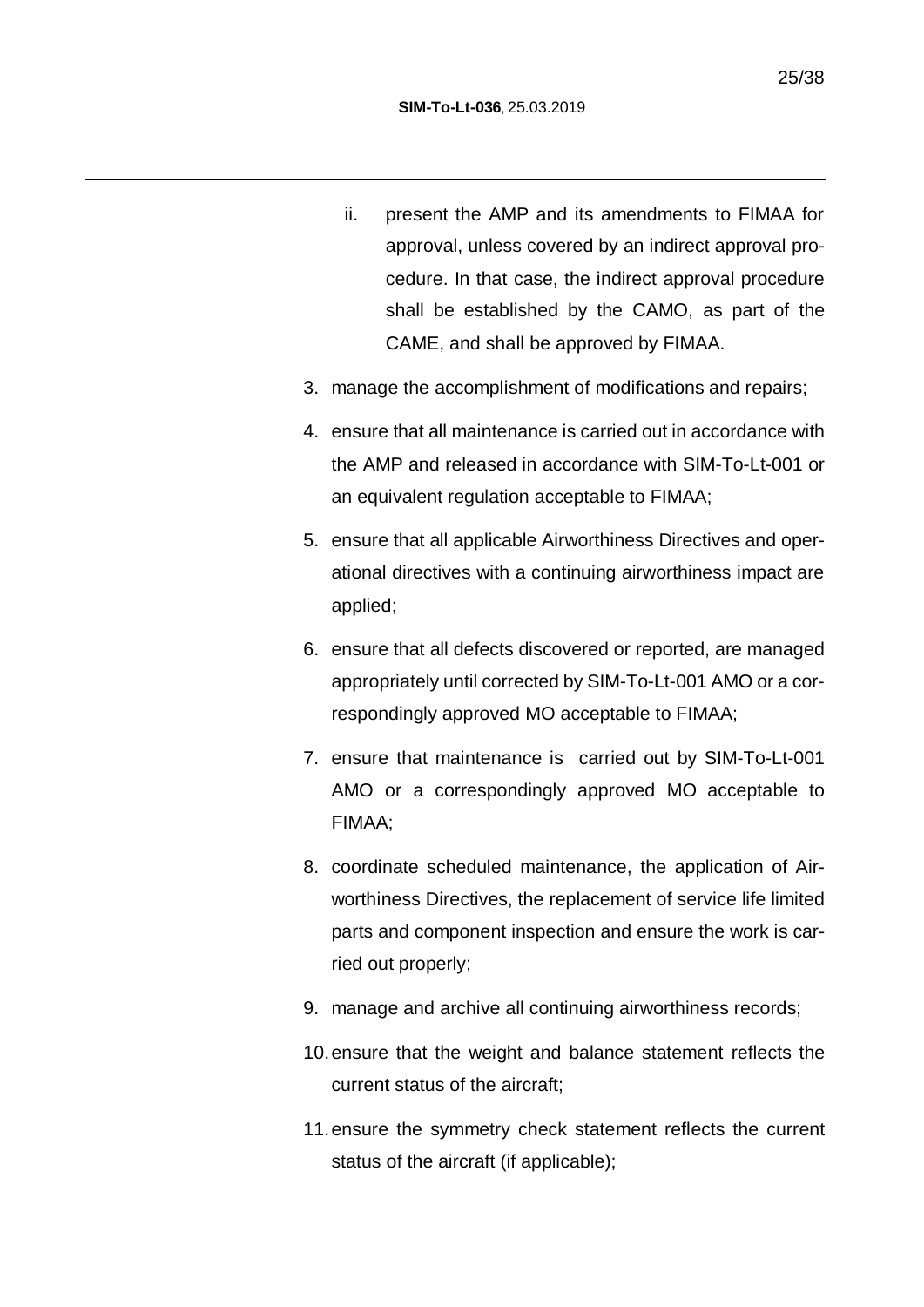12. initiate and coordinate any necessary actions and follow-up activity highlighted by an occurrence report.

c) Where there is a maintenance contract/tasking with SIM-To-Lt-001 AMO or a correspondingly approved MO acceptable to FIMAA , it shall detail the functions specified under M.A.301(a)2, M.A.301(a)3, M.A.301(a)5, M.A.301(a)6 and M.A.301(a)8, and define the support of the quality functions of M.A.712(b).

#### **M.A.709 Documentation**

- a) The CAMO shall have access to and use applicable current maintenance data in accordance with SIM-To-Lt-001 145.45 for the performance of continuing airworthiness tasks referred to in M.A.708. This data will be provided by the Operating Organisation/(M)TCH)/any other organisation as defined in SIM-To-Lt-035 or an equivalent reguirement as appropriate, subject to an appropriate contract/tasking being established. In such a case, the CAMO only needs access to such data for the duration of the contract, except when required by M.A.714.
- b) NOT APPLICABLE

#### **M.A.710 Airworthiness review**

NOT APPLICABLE – See SIM-To-Lt-034.

#### **M.A.711 Privileges of the organisation**

- a) In accordance with its CAME, for any aircraft listed on its approval certificate a CAMO approved in accordance with Section A, Subpart G:
	- 1. shall manage the continuing airworthiness of specific aircraft;
	- 2. NOT APPLICABLE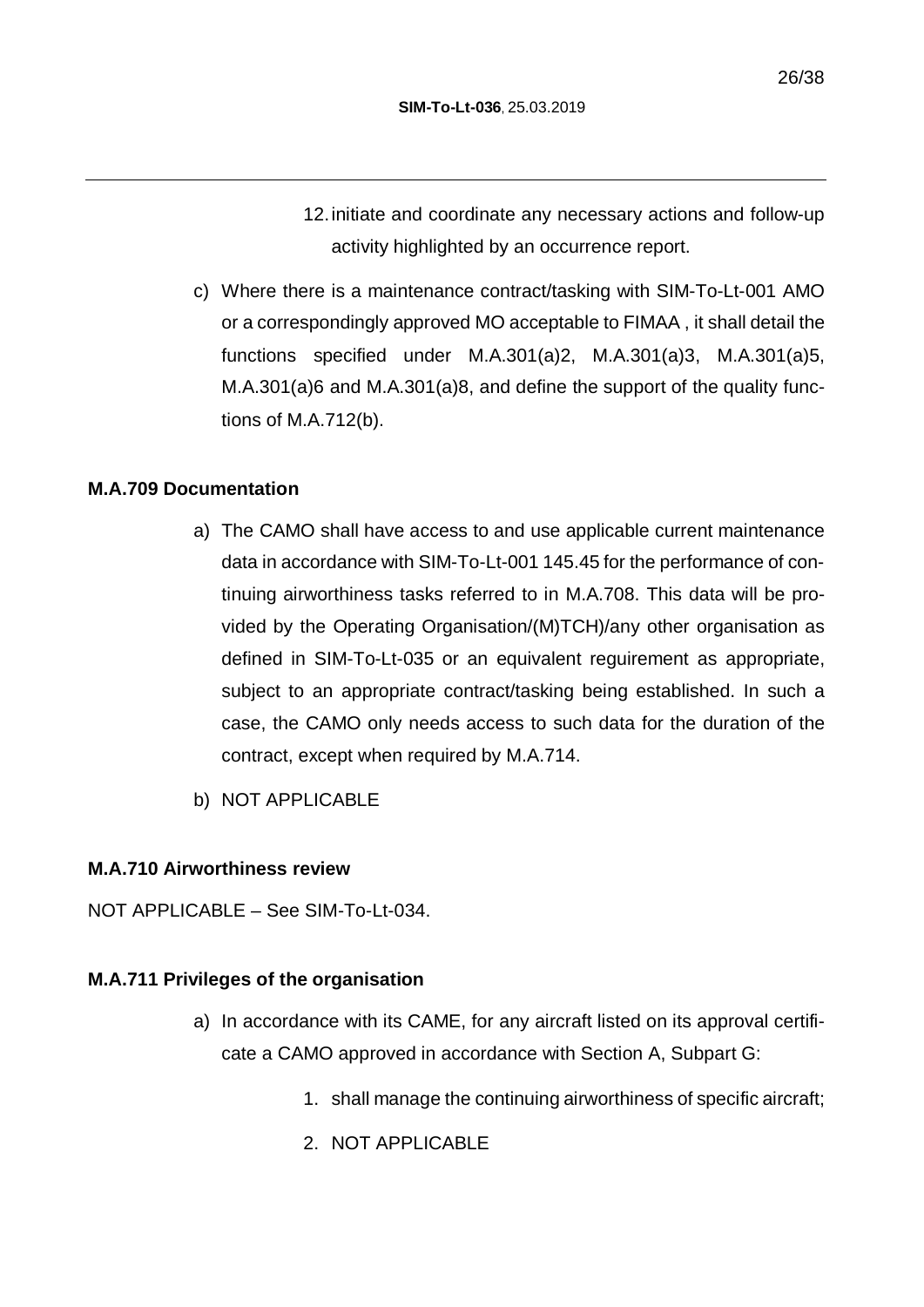- 3. may arrange for any of the continuing airworthiness management tasks to be carried out by another organisation that is:
	- i. working under the quality system of the CAMO; or
	- ii. working under their own EMAR M.A. Subpart G approval.

In either case, the CAMO retains responsibility for all CAMO functions irrespective of who is undertaking them. All such organisations shall be listed on the approval certificate;

- 4. NOT APPLICABLE
- b) NOT APPLICABLE
- c) NOT APPLICABLE
- d) A CAMO shall, develop and control the M.A.302 AMP(s) including any applicable reliability programme for any aircraft listed on the approval certificate.

#### **M.A.712 Quality system**

- a) To ensure that the CAMO continues to meet the requirements of this Subpart, it shall establish a quality system and designate a Quality Manager to monitor compliance with, and the adequacy of, procedures required to ensure airworthy aircraft. Compliance monitoring shall include a feedback system to the Accountable Manager to ensure corrective action as necessary.
- b) The quality system shall monitor Subpart G activities. It shall at least include the following functions:
	- 1. monitoring that all Subpart G activities are being performed in accordance with the approved procedures; and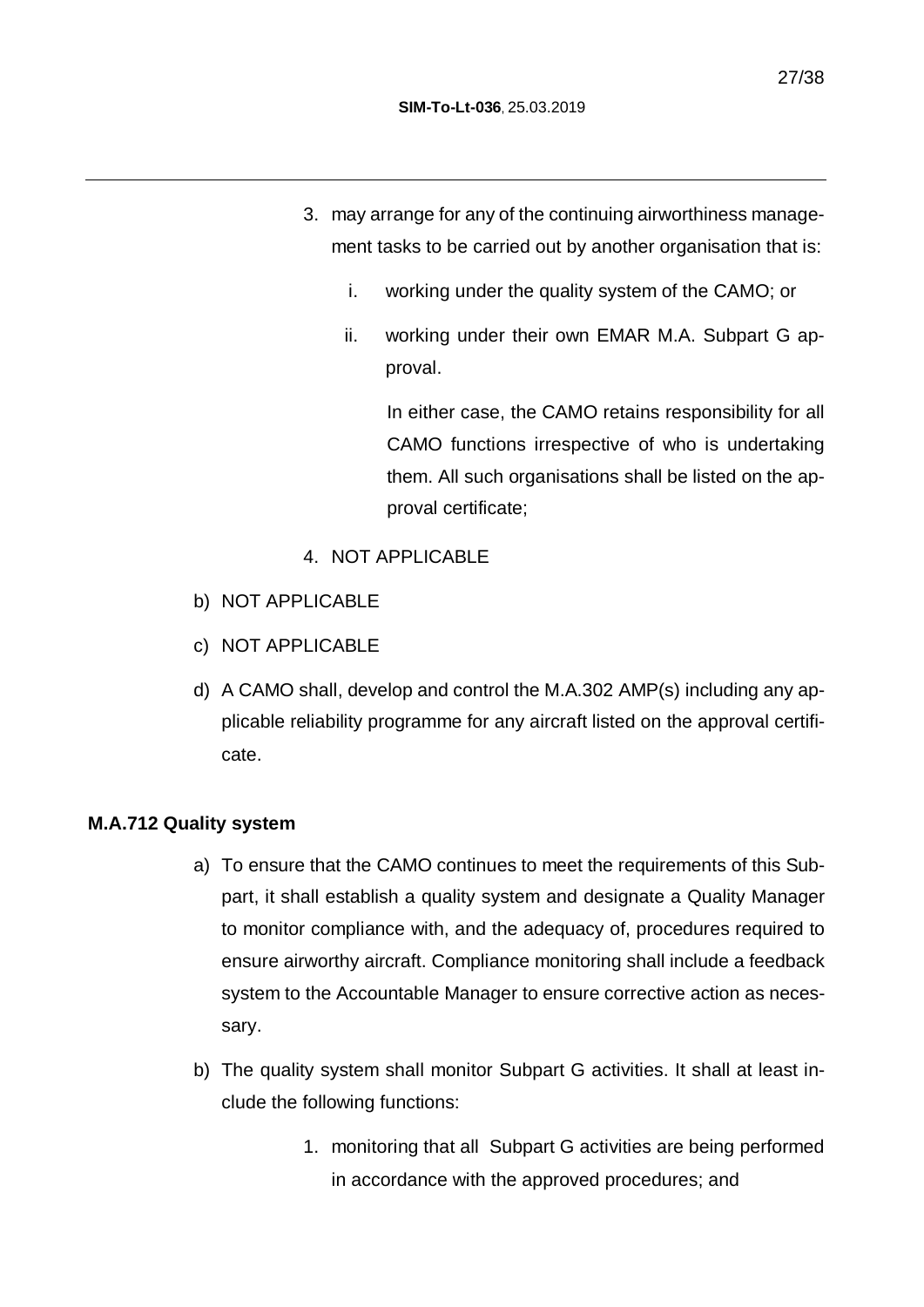- 2. monitoring that all contracted/tasked maintenance is carried out in accordance with the contract/tasking; and
- 3. monitoring the continued compliance with the requirements of this directive.
- c) The records of these activities shall be stored for at least two years.
- d) Where an organisation has several approvals, the quality systems may be combined.
- e) The CAMO's quality system shall be an integrated part of the Operating Organisation's quality system, unless FIMAA approves otherwise.
- f) NOT APPLICABLE.

#### **M.A.713 Changes to the CAMO**

- a) In order to enable FIMAA to determine continued compliance with this directive, the CAMO shall notify FIMAA of any proposal to change any of the following, before such changes take place:
	- 1. the name of the CAMO;
	- 2. the location of the CAMO;
	- 3. additional locations of the CAMO;
	- 4. the Accountable Manager;
	- 5. any of the persons specified in M.A.706(c);
	- 6. the facilities, procedures, work scope and staff that could affect the approval;
	- 7. any change that affects the approval certificate.
- b) In the case of proposed changes in personnel not known to the management beforehand, these changes shall be notified at the earliest opportunity.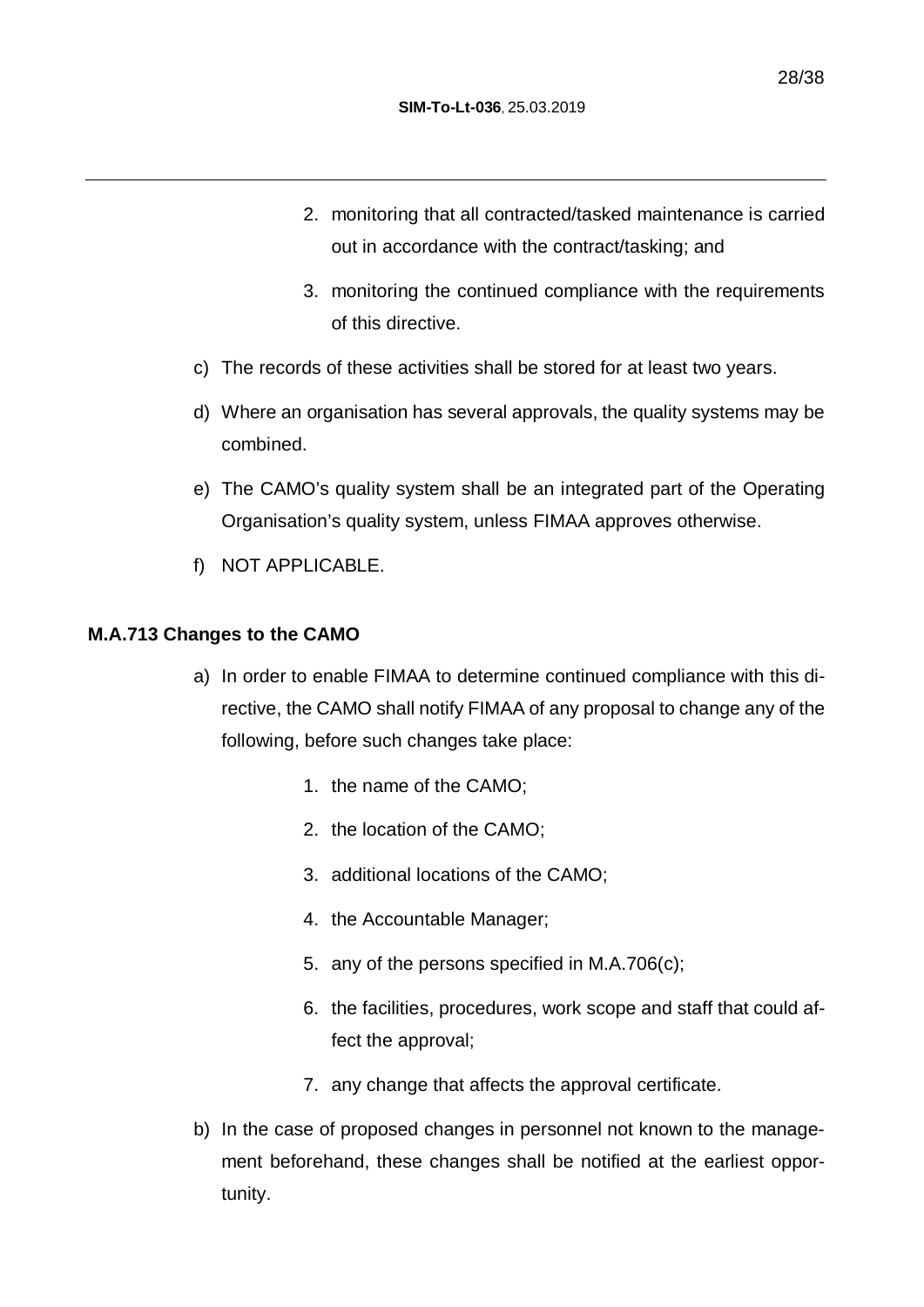#### **M.A.714 Record-keeping**

- a) The CAMO shall record all details of continuing airworthiness management activity carried out. The aircraft records required by M.A.305 and, if applicable, M.A.306 shall be retained.
- b) NOT APPLICABLE
- c) Permits to Fly, and all documents relating to their issue as detailed in SIM-To-Lt-035 Subpart P, shall be retained.
- d) The CAMO shall retain a copy of all records referred to in paragraphs (b) and (c) for at least two years after the aircraft has been permanently withdrawn from service.
- e) The records shall be stored in a manner that ensures protection from damage, alteration and theft. The records shall remain readable and accessible for the duration of the storage period.
- f) All computer hardware used to ensure backup shall be stored in a different location from that containing the working data, in an environment that ensures they remain in good condition.
- g) Where continuing airworthiness management of an aircraft is transferred to another CAMO, all retained records shall be transferred to the new CAMO. The time periods prescribed for the retention of records shall continue to apply to the new CAMO.
- h) Where a CAMO terminates its operation, all retained records shall be transferred to the Operating Organisation (if applicable), unless determined otherwise by the FIMAA.

#### **M.A.715 Continued validity of approval**

a) An approval shall be issued for an unlimited duration. It shall remain valid subject to: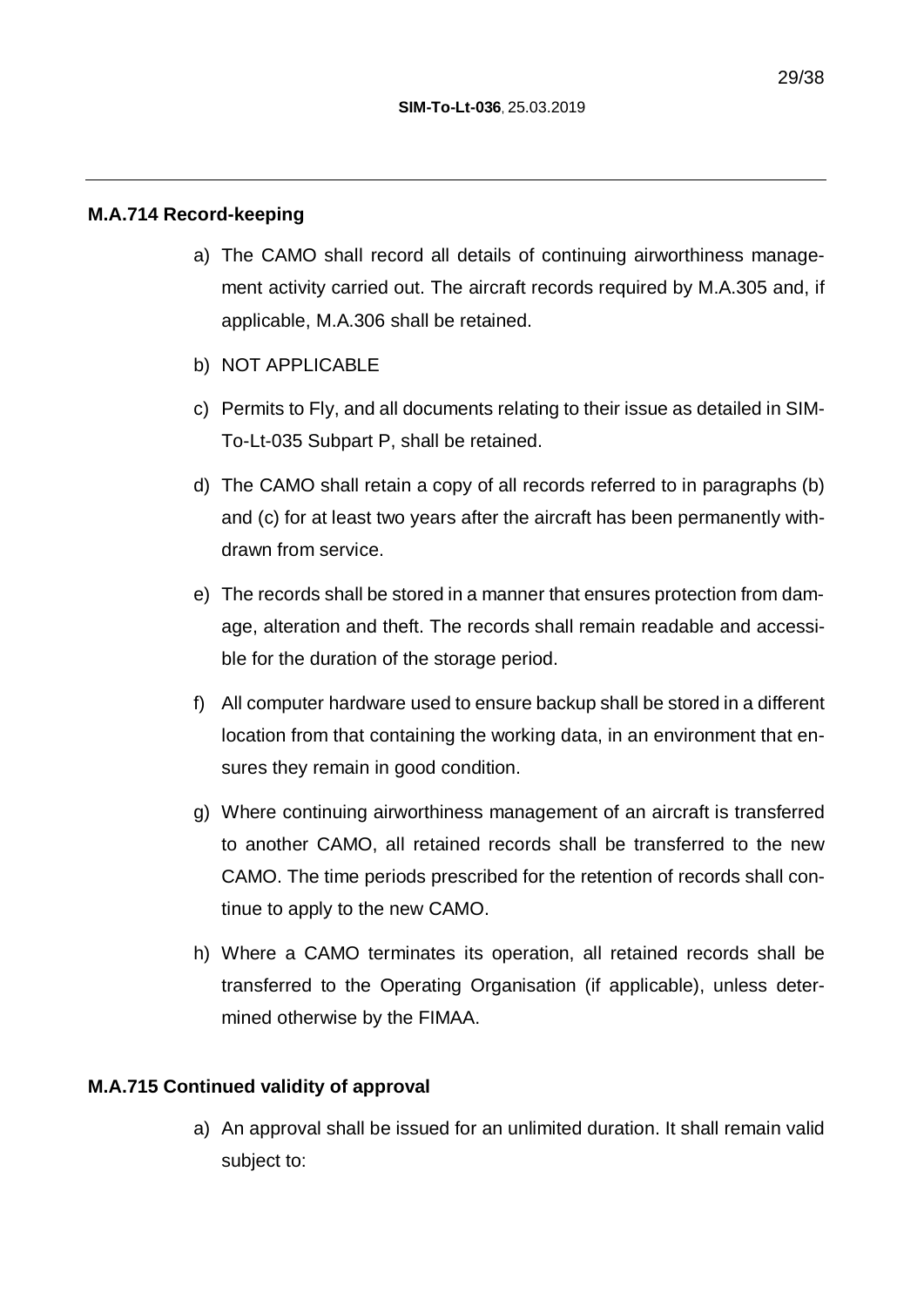- 1. the CAMO remaining in compliance with this requirement, in accordance with the provisions related to the applicable administrative procedures established by FIMAA and;
- 2. FIMAA being granted access to the CAMO to determine continued compliance with this directive; and
- 3. the approval not being surrendered or revoked.
- b) Upon surrender or revocation, the approval certificate shall be returned to FIMAA.

#### **M.A.716 CAMO findings by FIMAA**

- a) After receipt of notification of findings under the applicable administrative procedures established by FIMAA, the CAMO shall:
	- 1. identify the root cause of the non-compliance; and
	- 2. define a corrective action plan; and
	- 3. demonstrate corrective action implementation to the satisfaction of FIMAA within a period required by FIMAA.
- b) A level 1 finding is any significant non-compliance with these requirements which lowers the safety standard and hazards seriously the flight safety. Depending upon the extent of the level 1 finding, it leads to an immediate full or partial revocation, limitation or suspension of the approval by FIMAA until successful corrective action has been taken by the CAMO.
- c) A level 2 finding is any non-compliance with these requirements which could lower the safety standard and possibly hazards the flight safety.
- d) A CAMO's non-compliance with the actions identified in M.A.716(a) leads to a full or partial suspension of the approval by FIMAA.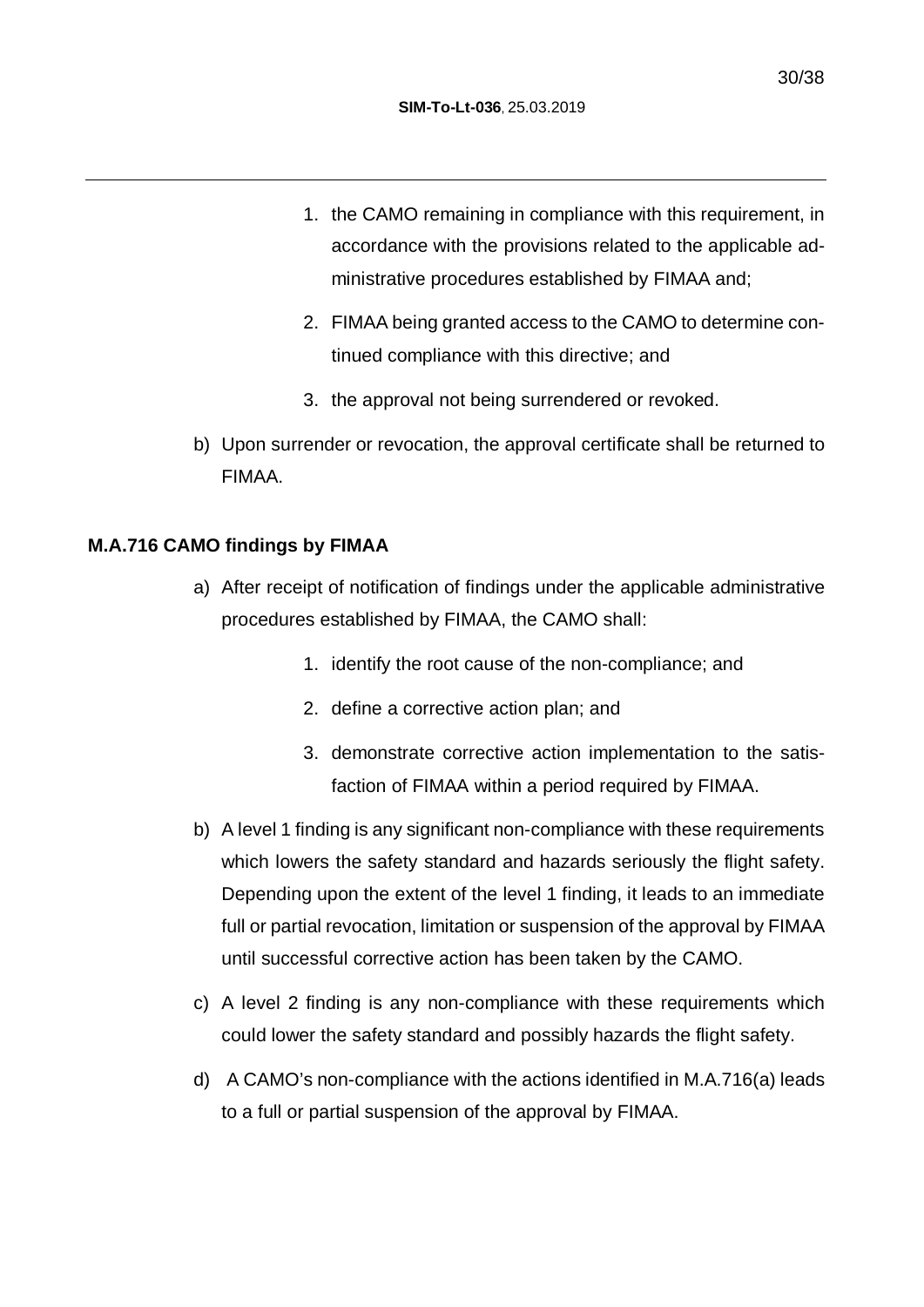## **SUBPART H – CERTIFICATE OF RELEASE TO SERVICE (CRS)**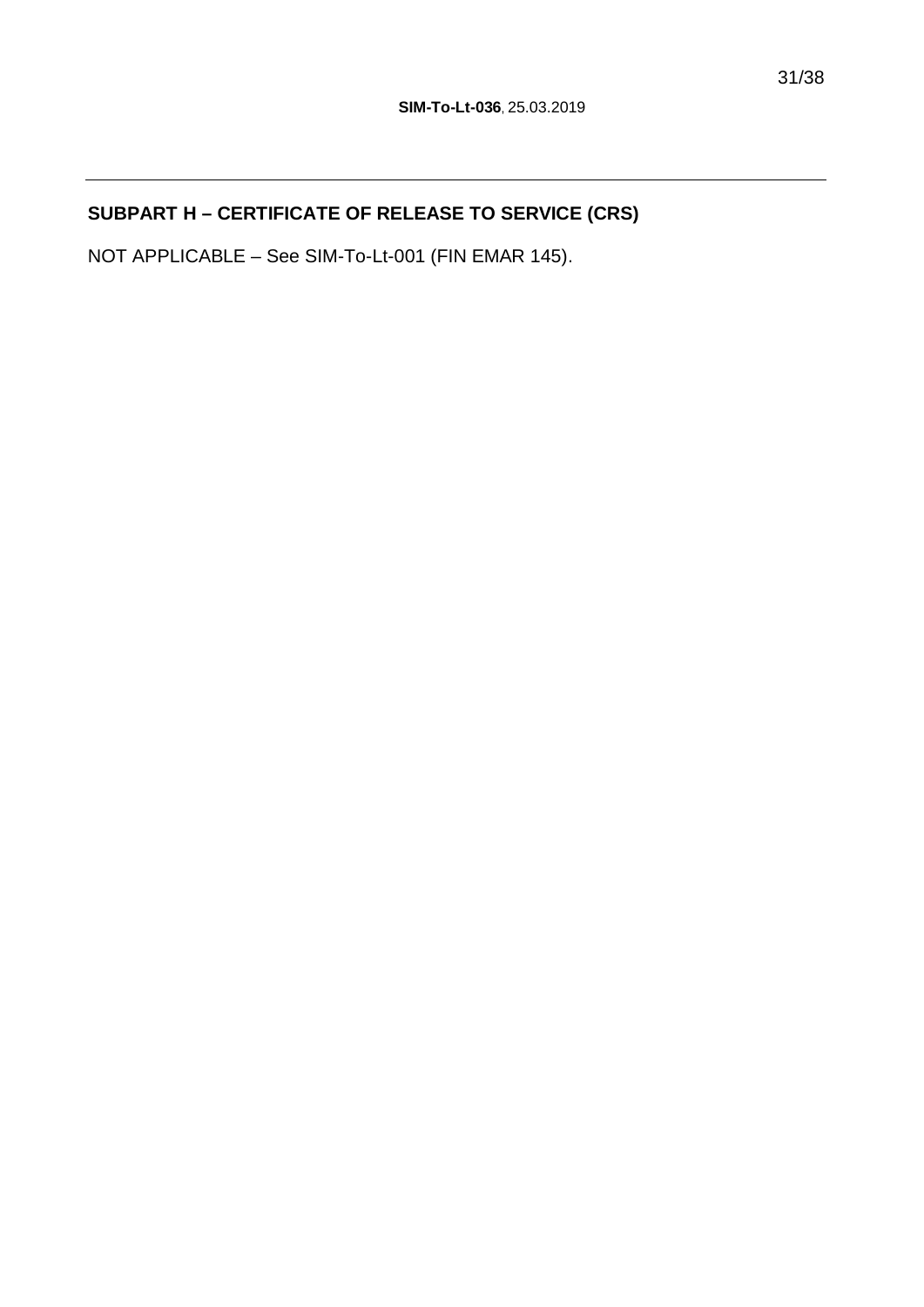## **SUBPART I – MILITARY AIRWORTHINESS REVIEW CERTIFICATE (MARC)**

NOT APPLICABLE. Ref. SIM-To-Lt-034.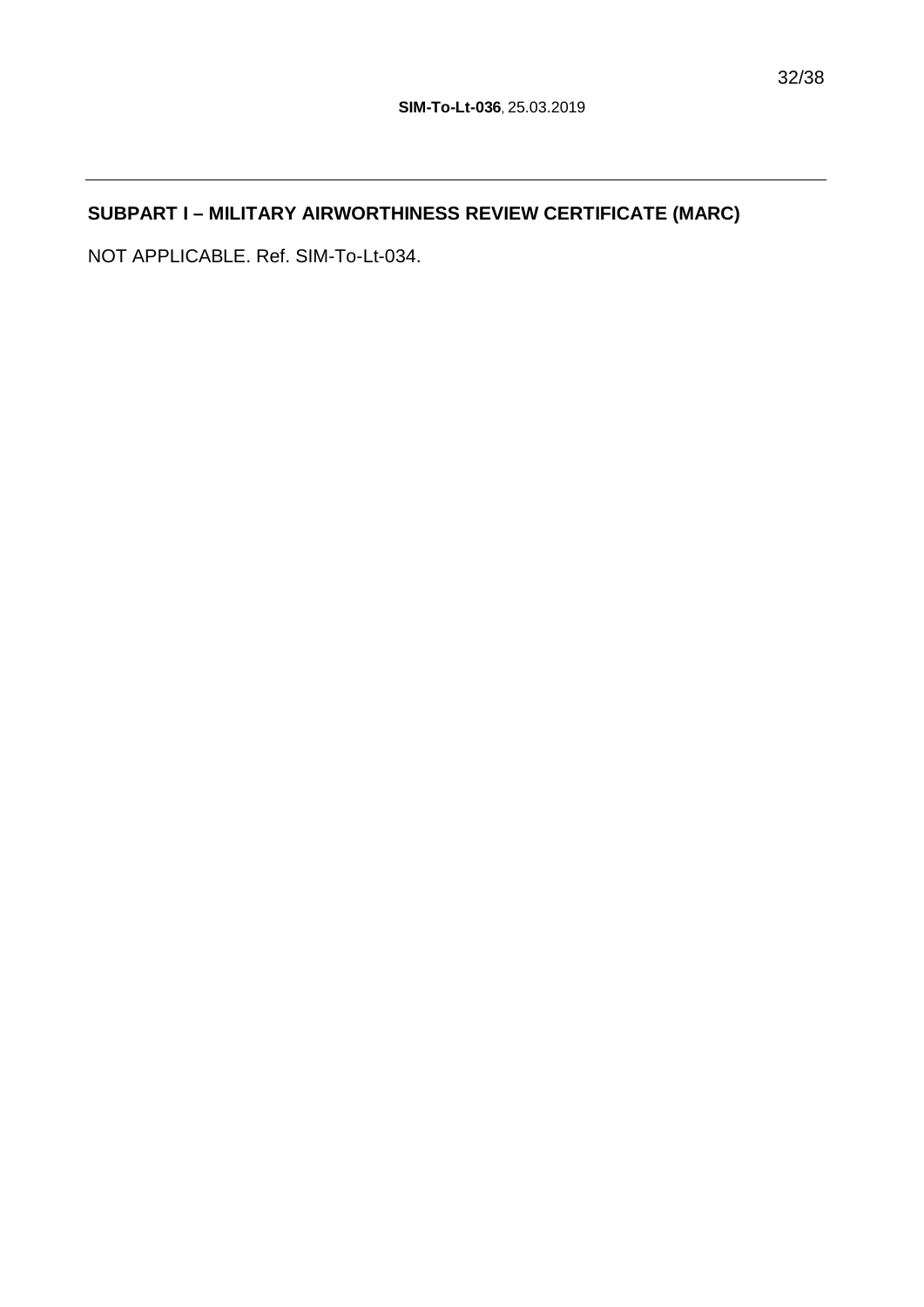#### **SUBPART K - NATIONAL REQUIREMENTS**

#### **M.A.1001 Privileges of the organisation**

- a) In respect of specific aircraft types, the Operating Organisation approved in compliance with this Directive may, within its terms of approval, be entitled to:
	- 1. Approve the use of a component, a piece of software or a piece of equipment in an aircraft, when this does not require a Type Certification or Supplemental Type Certification;
	- 2. Sign the Type Inspection Certificate for a component, a piece of software or a piece of equipment;
	- 3. Approve modification plans. When major modifications are made, a plan shall be prepared for a Supplemental Type Inspection.
	- 4. Make and publish decisions and issue regulations related to the continuing airworthiness management based on its monitoring and follow-up as defined in the organization's exposition
- b) In respect of individual aircraft, the Operating Organisation approved in compliance with this Directive may, within its terms of approval, be entitled to:
	- 1. Monitor and inspect aircraft production and installation procedures;
	- 2. Issue a Certificate of Release to Service, where an AMO has not issued one;
	- 3. Approve repair plans. When major repairs are made, a plan shall be prepared for a Supplemental Type Inspection;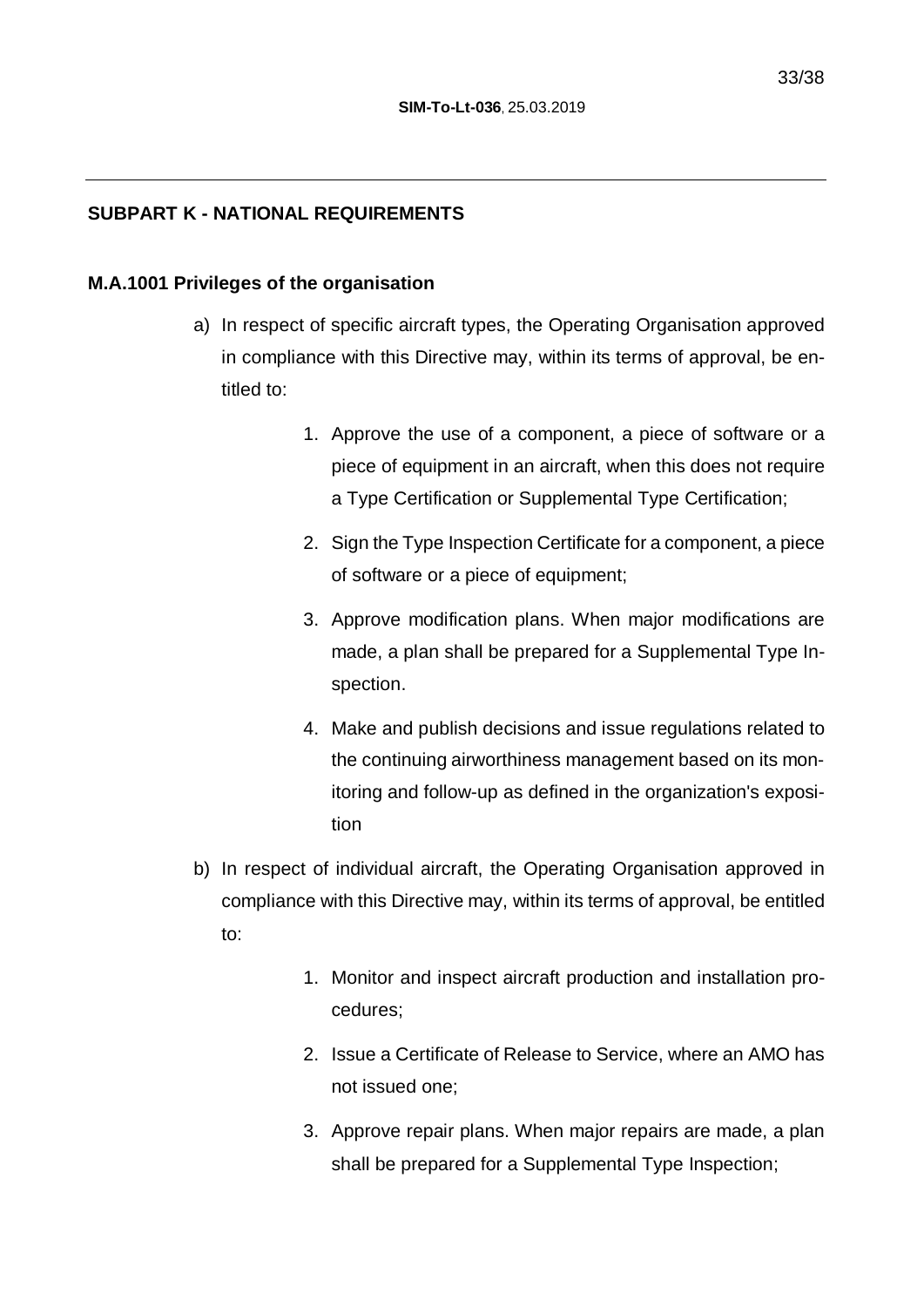- 4. Make and publish decisions and issue regulations related to the continuing airworthiness management based on its monitoring and follow-up as defined in the organization's exposition
- 5. Grant exemptions.

#### **M.A.1002 Personnel requirements**

The Operating Organisation shall designate persons who are authorised to issue such permits as are required in the terms of approval and comply with M.A. 1001 and sign certifications as intended in M.A. 1001 ("the Authorisers"). The authorisations of these Authorisers must be issued specifically to each task and defined for a specific aircraft type and/or system.

#### **M.A.1003 Personnel carrying out inspections and approvals**

- a) The qualification requirements of the Authorisers carrying out inspections and referred to in M.A.1002 shall be described in the Operating Organisation's CAME. The following are the minimum requirements for them:
	- 1. Any person approving airworthiness decisions shall not only be familiar with the aircraft type but also have a good knowledge of military aviation regulations and the relevant airworthiness requirements as well as adequate competence in aircraft maintenance for performing airworthiness evaluations. Any person responsible for an aircraft type shall have a qualification based on type training and experience on the type and an approval granted by the Operating Organisation.
	- 2. Any person carrying out aircraft type inspections and signing Type Inspection Certificates shall have an appropriate technical training and sufficient experience to reliably assess, on the basis of the available verification results, whether or not the aircraft type, its new/modified version, extensive repair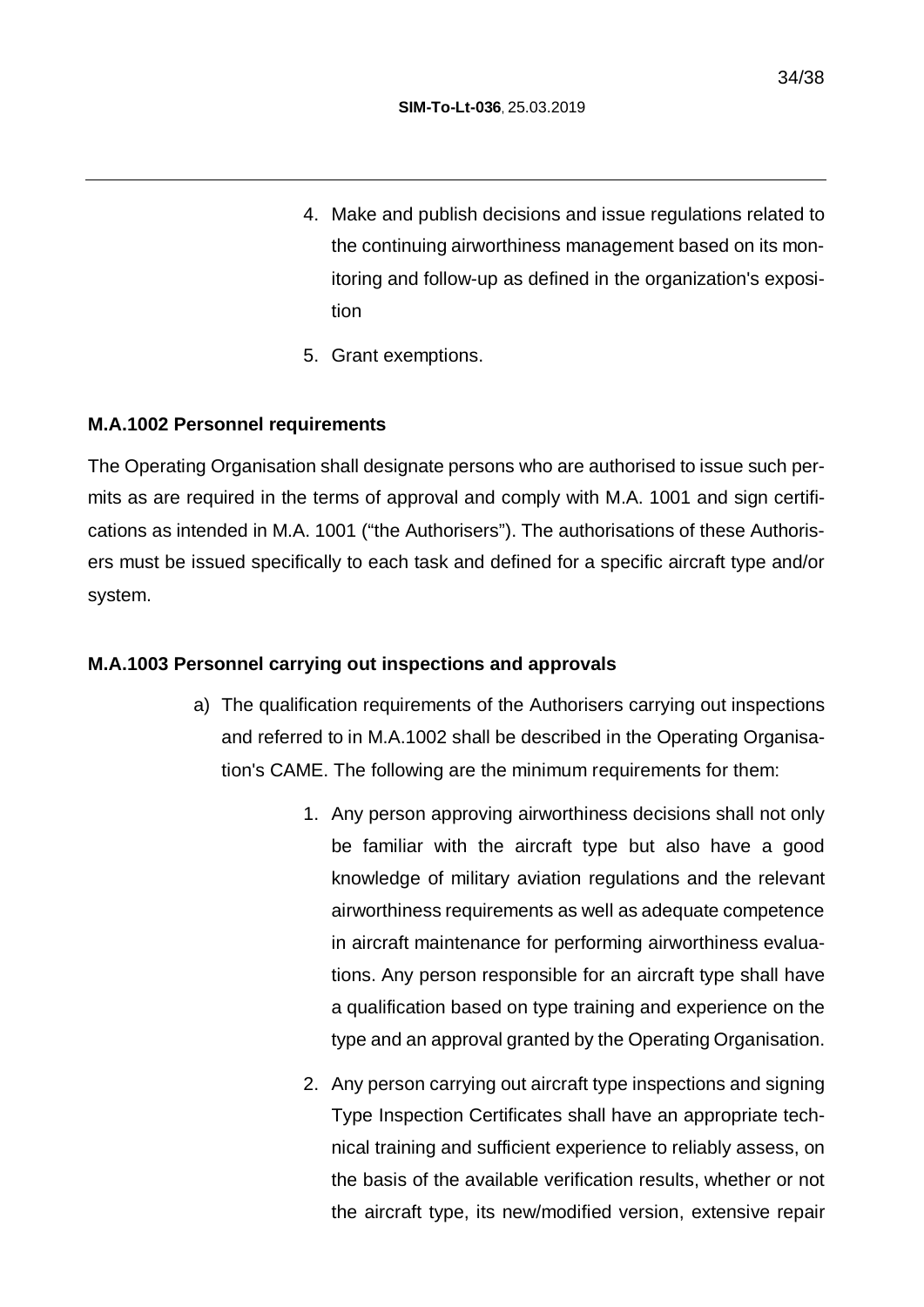work or software change meets the airworthiness requirements placed upon it.

- 3. Any person carrying out type inspections on an aircraft component, a piece of software or a piece of equipment and signing Type Inspection Certificates shall have an appropriate training and sufficient experience relating to the inspected component, piece of software or piece of equipment to reliably assess, on the basis of the available verification results, whether or not the inspected component, piece of software or piece of equipment meets the airworthiness requirements placed upon it.
- 4. Any person issuing a Certificate of Release to Service shall have a qualification complying with paragraph a(2).
- b) The Operating Organisation shall ensure that the Authorisers have verifiable contemporary experience in the field of their authorisation or are able to exhibit proof of having received appropriate training in this field in recent past.
- c) The Authorisers shall be identifiable so that each person and a reference to each person's personal authorisation are specified on a list to be attached to the CAME or referred to therein.
- d) The Operating Organisation shall maintain records of the Authorisers, and these records shall include detailed information on their appropriate qualifications. The records concerning an Authoriser shall be retained for two years following the termination of the said person's employment/publicservice employment relationship with the Operating Organisation.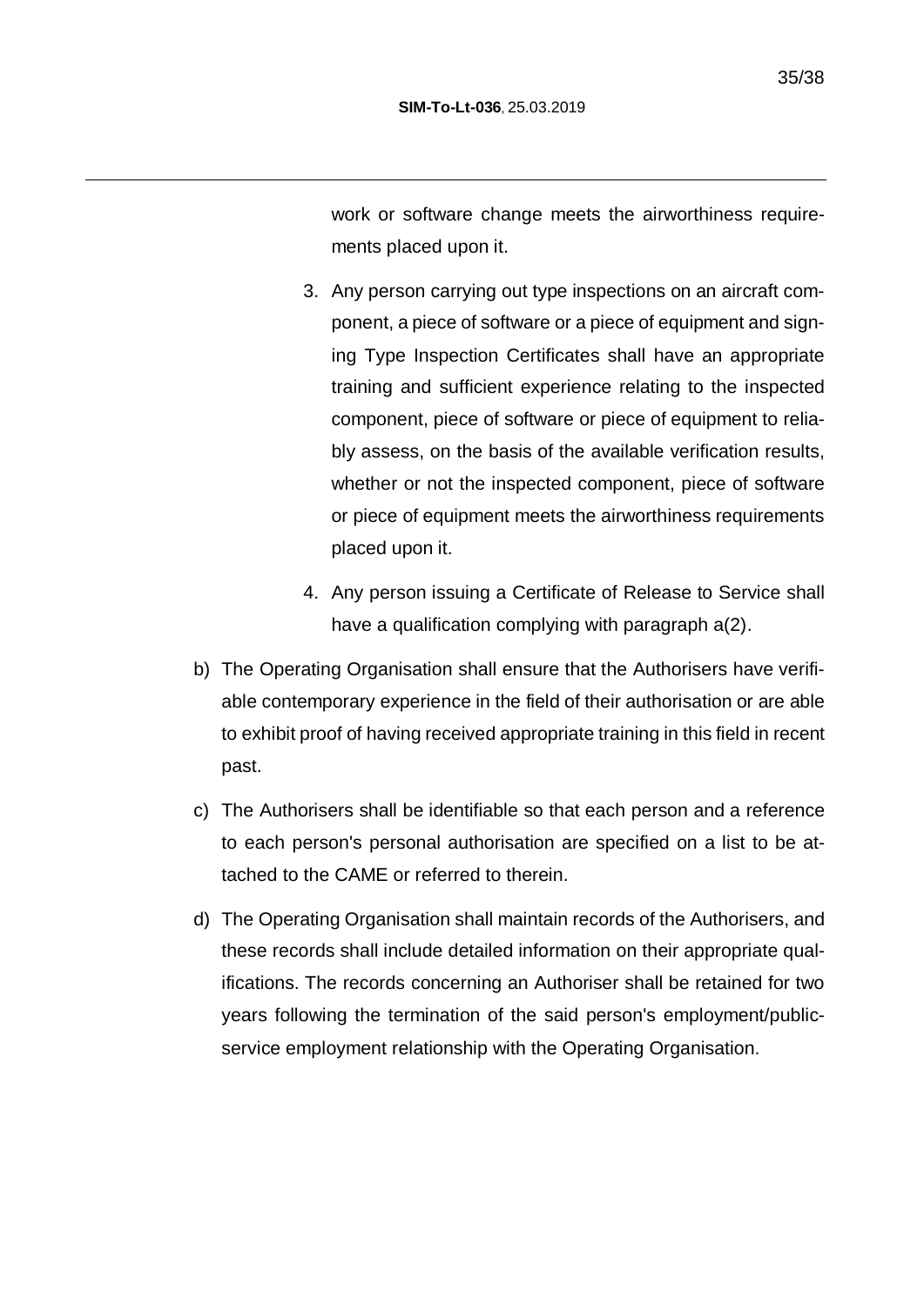## **M.A.1004 Continuing Airworthiness Management Exposition (CAME)**

An airworthiness management organisation shall prepare and maintain a CAME presenting M.A.704 as well as, whether directly or by means of references, the following information:

- 1. A list of Authorisers as intended in M.A.1002 specifying as applicable the authorisations relating to the roles in question;
- 2. The qualification requirements and designation procedures for the roles intended in M.A.1002.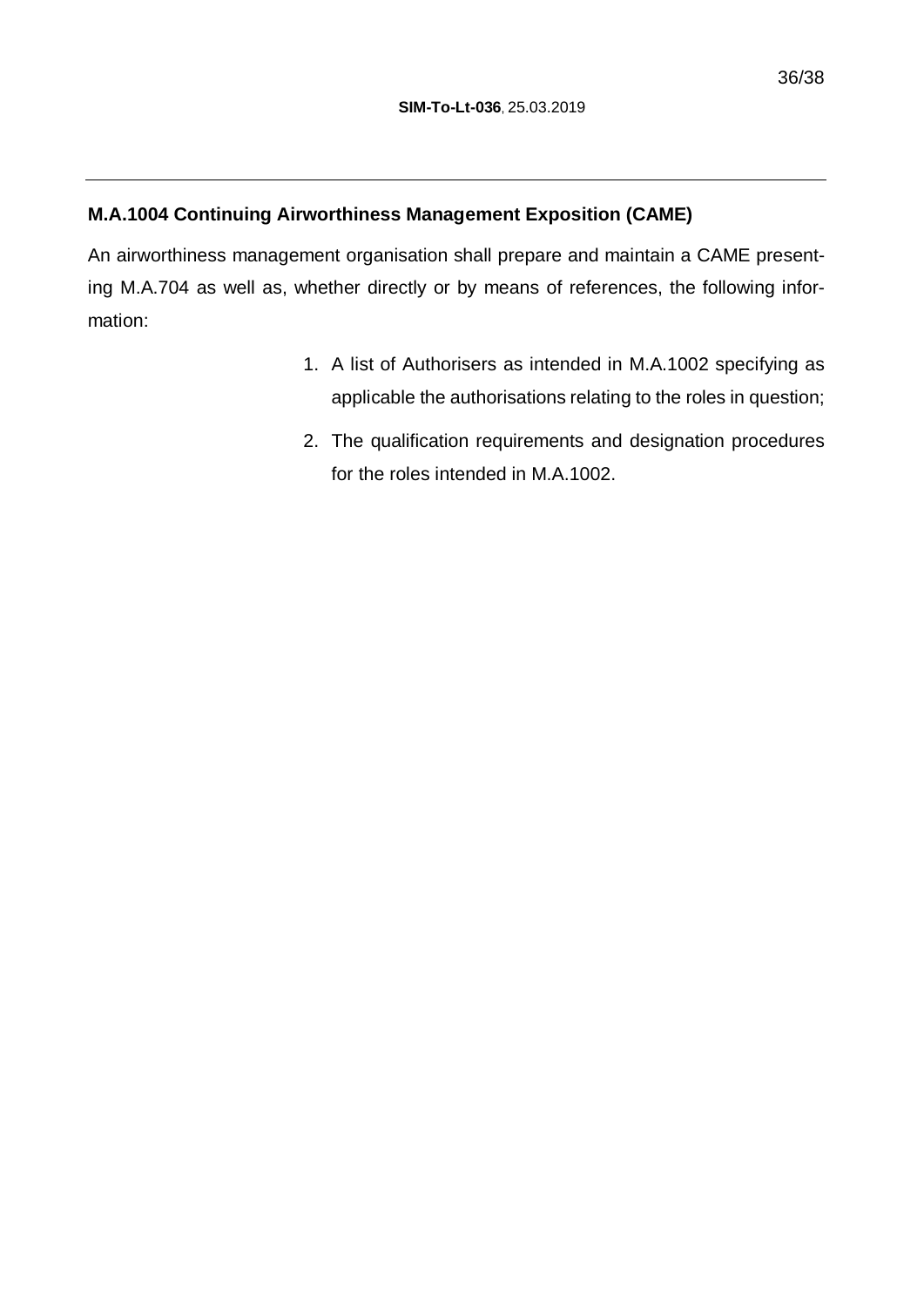# **SECTION B PROCEDURES FOR NATIONAL MILITARY AIRWORTHINESS AUTHORI-TIES**

TO BE ADDED LATER IF REQUIRED.